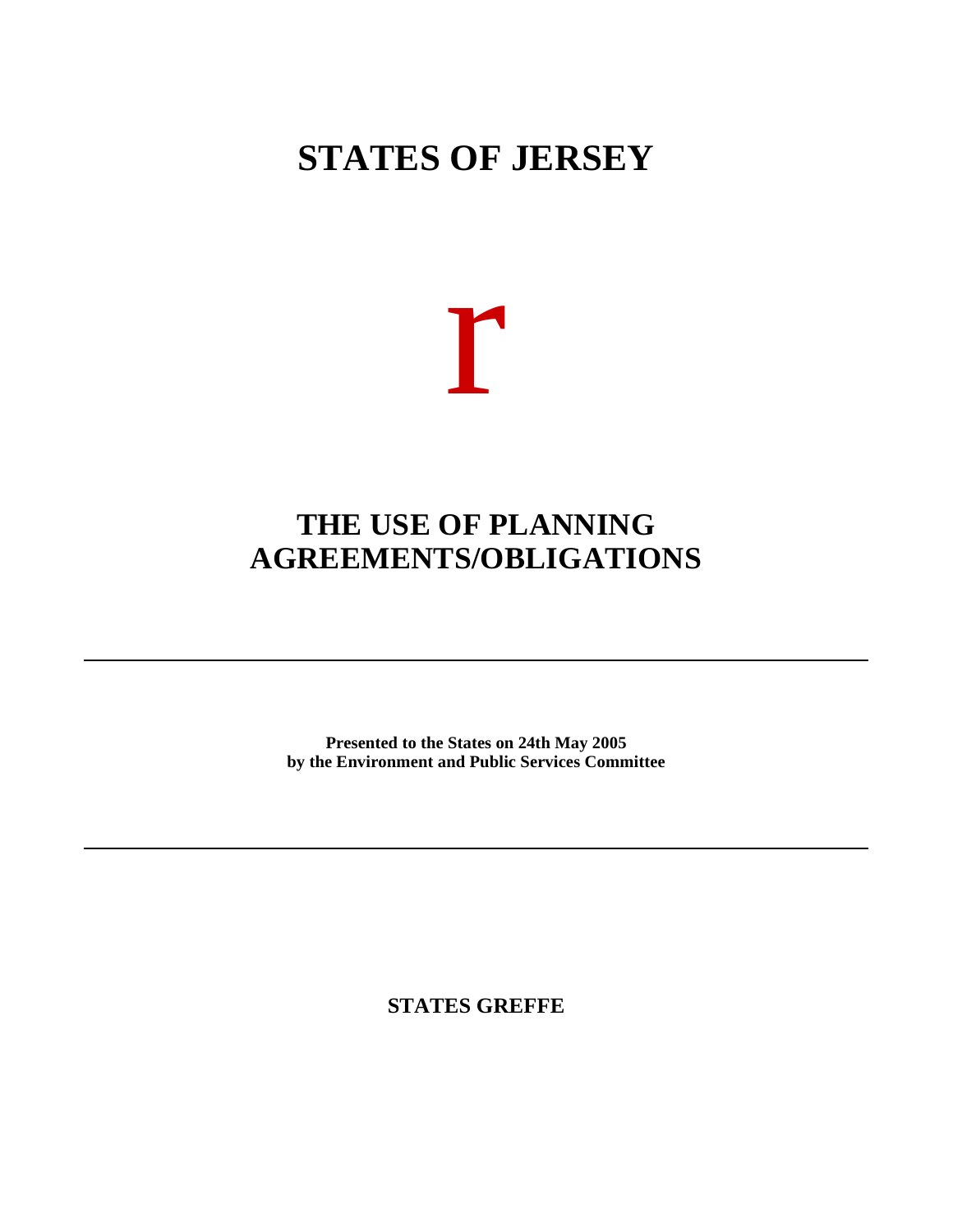#### **INTRODUCTION/FOREWORD**

- (1) The Committee intend to formally adopt this policy document on 1st June 2005. It represents a major new initiative in the use of planning powers which has recently become possible as a result of amendments to the Planning Law.
- (2) Planning Agreements are legal agreements between a developer and the Committee made in order to ensure that the implications of new development is balanced by the provision of necessary services. The cost of the provision of these related services will be met by the developer. It may require a developer to carry out certain works or make a capital contribution which reflects the implications of new development. It reflects the objectives within the Island Plan 2002 by seeking to ensure that development proposals are obliged to provide for the necessary infrastructure, facilities and may include transport, education, amenity, community or service framework provision.

 They will be used when Planning conditions are not appropriate or are not capable of being applied. They will be used "on site"; that is within the boundary of the land which may be the subject of a development application and "off site" that is to say on land which lies outside the boundary of the site which is the subject of an application.

- (3) This policy will provide a rationale for the Committees approach to negotiating planning agreements and obligations. The Committee has, up until now, negotiated on a site-by-site basis. The Committee wishes to increase certainty and provide clarity for developers and others in areas where planning agreements may be appropriate.
- (4) The Committee is committed to ensuring where possible that these powers are used fairly, reasonably and appropriately and that the requirement for a developer to negotiate a planning agreement is identified at an early stage. The Committee consider it important that negotiations in relation to Planning Agreements take place from the outset and that any negotiations are directly related to the proposed development. They will reflect and respond to the nature, size and scale of the proposed development.

 The States Strategic Plan 2005-2010 has, as one of its strategic aims, the improvement of the delivery of public services. This policy document reinforced by a raft of policy statements within the Island Plan is designed to target the provision of necessary public services in response to development proposals. The onus, however, is put on the developer to provide the facilities and services directly generated and attributable to new development thereby shifting some of the burden of provision from the States directly to the developer. Development proposals will still be obliged to comply with Planning Policy as a first test.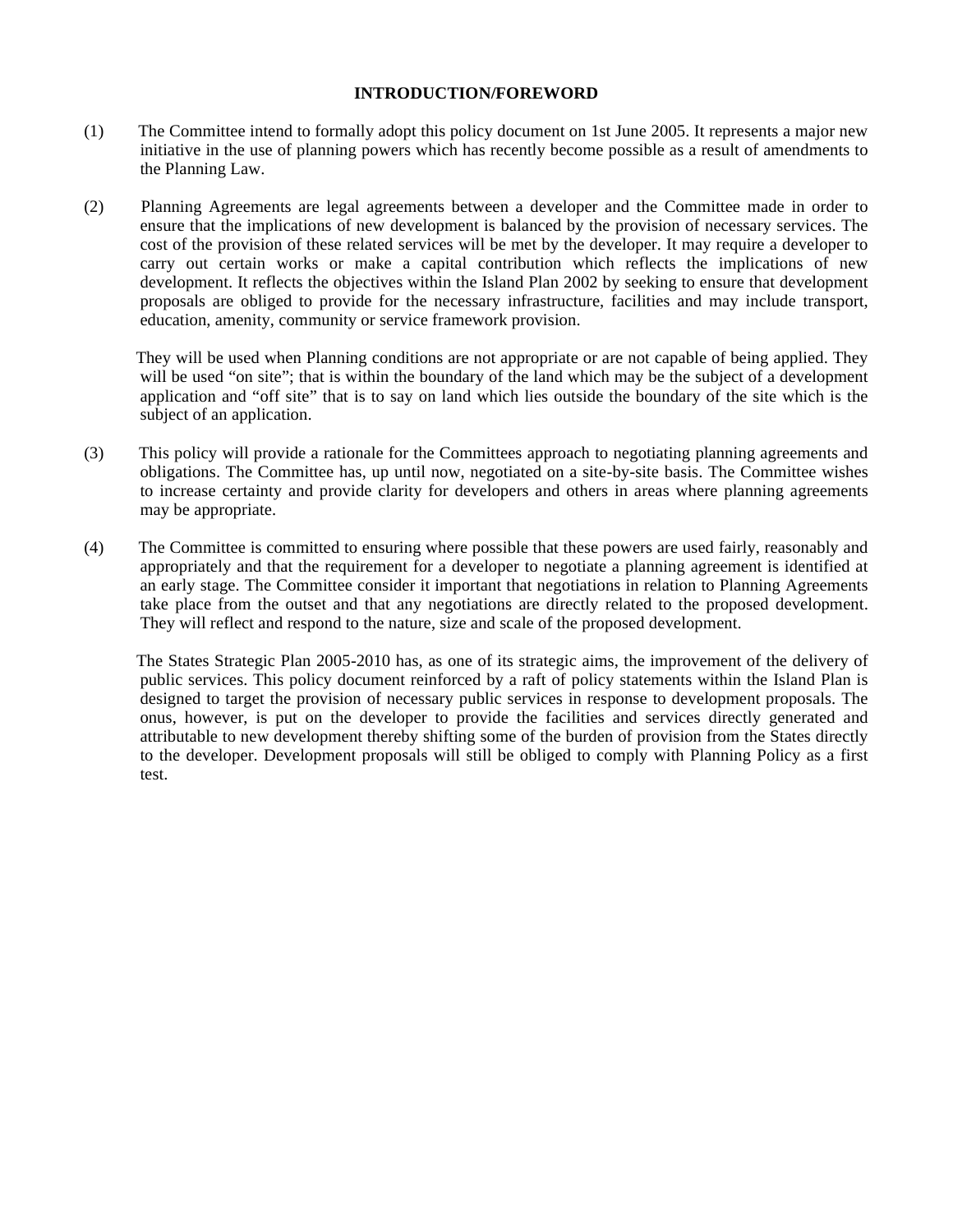## **THE USE OF PLANNING AGREEMENTS/OBLIGATIONS**

## **CONTENTS**

|               |                                                                     | Page |  |
|---------------|---------------------------------------------------------------------|------|--|
| <b>Part I</b> | <b>Introduction</b>                                                 |      |  |
| Part II       | <b>Supplementary Planning Guidelines</b>                            |      |  |
| Part III      | <b>Topic Papers</b>                                                 |      |  |
|               | <b>Education</b><br>1.                                              | 12   |  |
|               | <b>Community Facilities and Infrastructure</b><br>2.                | 14   |  |
|               | 3.<br><b>Transport and Travel</b>                                   | 16   |  |
|               | <b>Conservation, the Historic Environment and Archaeology</b><br>4. | 19   |  |
|               | <b>Environmental Enhancement</b><br>5.                              | 22   |  |
|               | <b>First Time Buyer and Social Rented Housing</b><br>6.             | 24   |  |
| Part IV       | <b>Negotiating and Securing Planning Agreements</b>                 |      |  |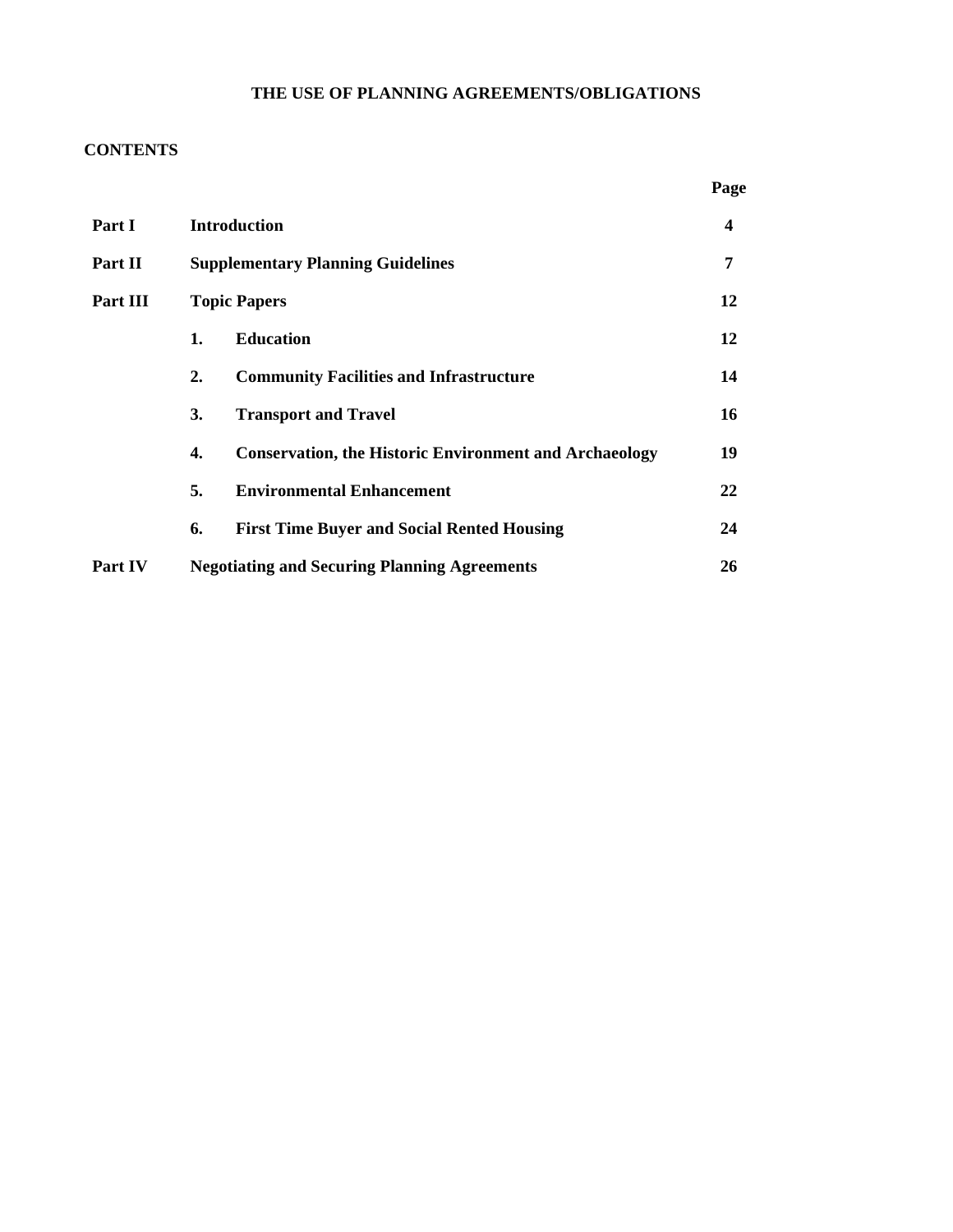#### **THE USE OF PLANNING AGREEMENTS/OBLIGATIONS**

#### **POLICY APPROVED BY THE ENVIRONMENT AND PUBLIC SERVICES COMMITTEE**

#### **Draft for Public Consultation**

#### **PART I**

#### **1. INTRODUCTION**

1.1 Well-planned and sensitive development can offer great benefits to the Island. It provides the homes, the work places and facilities that we need and stimulates the economy. However, development whatever the scale also brings an impact on the environment, facilities and services of the area in which it is located and sometimes places burdens and costs on the community. The Environment and Public Services Committee wishes to ensure that the negative aspects of new development are minimised and that such development provides social, economic and environmental benefit, to the community and the Island as a whole.

#### **2. PURPOSE**

2.1 The purpose of the first part of this document is to set out a framework so that developers and landowners have a clear understanding of how the Environment and Public Services Committee will implement its objectives of bringing benefits to the wider community from development. The second part of this document will identify where the Committee may expect a contribution.

#### **3. THE LEGISLATIVE AND POLICY FRAMEWORK**

- 3.1 The legal and procedural framework for Planning Obligations is set out within Article 8A which is an amendment to the Island Planning (Jersey) Law 1964. It was adopted by the States of Jersey on 18th June 2002. The Environment and Public Services Committee's approach to the use of planning obligations is set out within Policy G10 of the Island Plan. That policy is intended to be a broad but not precise interpretation of the powers given by law. This document provides a more detailed explanation of how the powers given to the Committee may be used. The policy reads –
- 3.2 **"Where as a direct consequence of a proposed development additional infrastructure or amenities are required within a development site, the Planning and Environment Committee (now the Environment and Public Services Committee) will negotiate the provision of appropriate facilities with the developer. Where necessary, the provision of financial contributions to off-site infrastructure and facilities including measures to assist public transport, cyclists or pedestrians, or to alleviate traffic impacts will be sought from the developer."**

#### **Planning permission will be refused for proposals that do not make satisfactory provision for infrastructure or amenities that are necessary for the development.**

3.3 This policy is one of a number of General Policies contained within the plan. The General Policies are required to be read in conjunction with the specific topic related policies that are also included as part of the plan. The Environment and Public Services Committee's approach to the negotiation of planning obligations will be based upon furthering the Aims, Vision and Objectives as identified within the Island Plan. It follows that a diverse range of benefits will be sought through negotiated planning obligations in order to make a contribution to the achievement of one or more elements of the Committee's vision.

#### **4. WHAT IS A PLANNING OBLIGATION?**

4.1 A Planning Obligation is a legal agreement between a developer or anyone who has an interest in the land in question and the Environment and Public Services Committee. It may require an individual or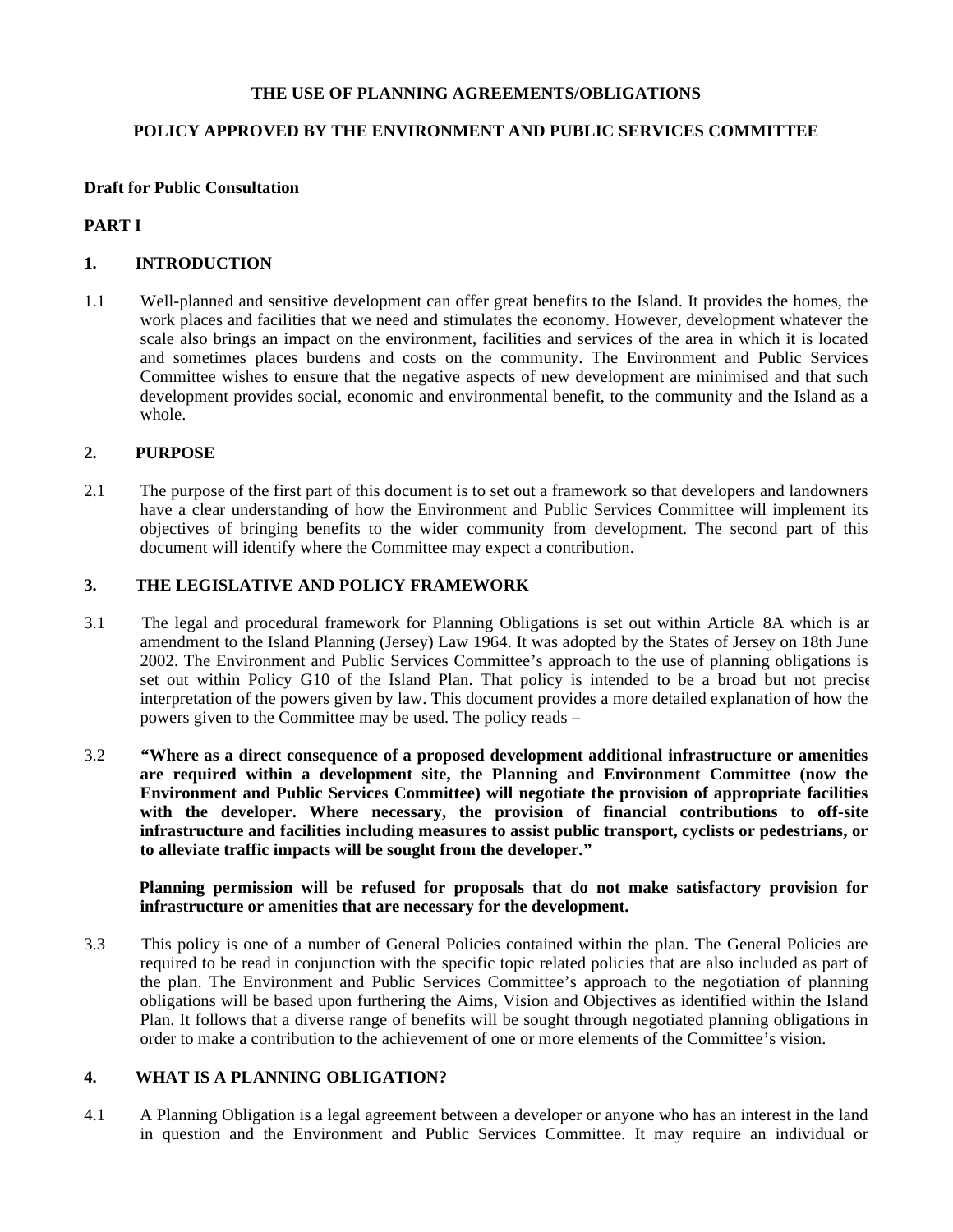individuals to carry out certain works to provide appropriate benefits in response to a development proposal. The Committee will seek to enter into negotiations with developers to secure obligations where it is deemed necessary. They can be made to ensure that any new development does not place a strain on existing services and facilities such as open space, roads, recreation, and leisure facilities, community services or schools. They will be used when planning conditions or other arrangements outside the planning system do not cover, or cannot cope with a particular situation, enabling a property owner or developer to overcome obstacles which might in some circumstances prevent planning permission from being granted. They will be used "on site" that is within the boundary of any site which is the subject of a development application and "off site" that is to say on land which lies outside the boundary of an application should such arrangements be deemed justifiable and appropriate.

## **5. WHEN IS A PLANNING OBLIGATION APPROPRIATE?**

5.1 The Environment and Public Services Committee will look to put in place a planning obligation or agreement where it meets a number of key tests. These tests are –

#### **(i) that it is necessary (to make a development acceptable in planning terms);**

- **(ii) that it is relevant to planning;**
- **(iii) that it is directly related to the proposed development;**
- **(iv) that it is fairly and reasonably related in scale and kind to the proposed development;**
- **(v) that it is reasonable in all other respects.**
- 5.2 The Committee will not refuse an application simply because the applicant is unwilling or unable to offer benefits. The application will be assessed on its own merits. Similarly development which is unacceptable on planning grounds will not be permitted simply because of an offer of benefits which are unnecessary or unrelated to the proposed development.

#### **6. WHICH KIND OF DEVELOPMENT WILL GENERATE PLANNING OBLIGATIONS?**

- 6.1 The Committee wishes to clarify its approach to the provision of developer contributions, and other forms of planning obligations in support of the policies within the Island Plan. Contributions are appropriate within the following areas –
	- Housing
	- Transport
	- Education
	- Community and Social Service Provision
	- Health Care Provision
	- Open Space
	- Environmental Enhancements
	- Archaeology, Conservation and the Historic Environment
	- Prevention of Crime and Disorder

This list is not exhaustive.

 Contributions and appropriate obligations will be deemed appropriate where that development either by itself and/or cumulatively with other development, creates a material impact which requires mitigation or the provision of benefits to the wider community. The contributions and obligations expected will be based upon the Committee's assessment of needs. These needs will be addressed in conjunction with other States Committees and stakeholders. The Committee will keep those needs under review. Where a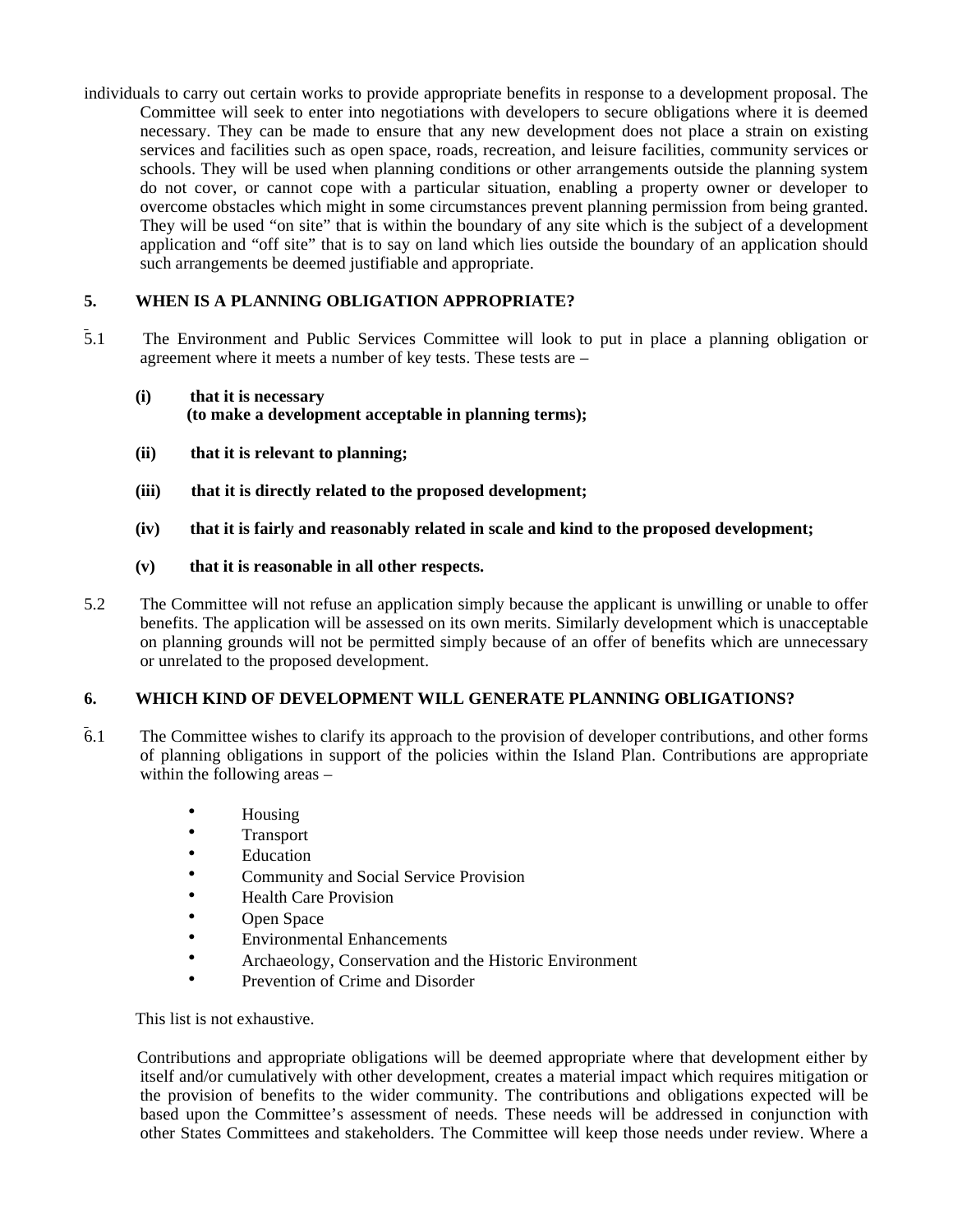proposed development suggests that there may be implications for educational or community services the Committee will carefully consider the context of the site and the availability of existing services prior to requiring additional services. Table 1 gives an indication of those types of development that may generate a contribution. This table is intended to operate as a guide only.

 $\frac{1}{\sqrt{2}}$  $\frac{1}{2}$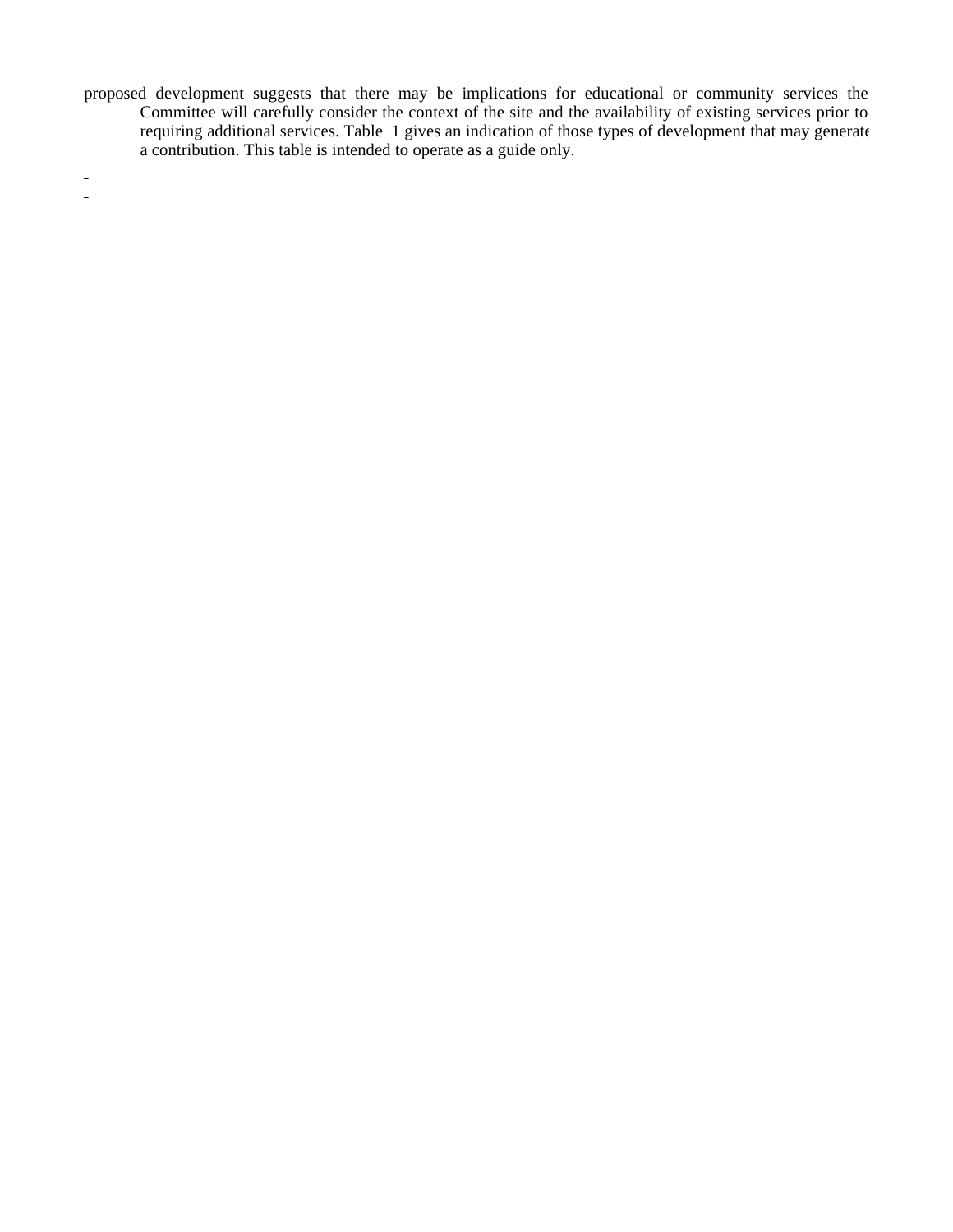## **PART II**

## **Supplementary Planning Guidelines**

#### **1. INTRODUCTION**

- 1.1 The legislative framework for Planning Obligations in England is set out within Section 106 of the Town and Country Planning Act 1990. Current government policy in England is set out in DOE Circular 1/97. Over the last 13 years Planning Obligations have been used successfully by local planning authorities and developers to unlock development. However, over the years problems have emerged within the system. The specific criticisms are –
	- (i) some agreements take an unacceptably long time to negotiate and can entail very high legal costs;
	- (ii) negotiations can delay or frustrate development;
	- (ii) there is a lack of clarity about the level of contributions that can be sought (Policy -v- Case Law);
	- (iv) contributions may not accurately reflect the true impact of the development on services and infrastructure.
- 1.2There is value in understanding how the debate and process for handling and delivering Planning Obligations in England has progressed. In many instances local authorities have embodied in their local plan or policy documents specific mention of contributions. This declaration of intent is usually backed up by Supplementary Planning Guidance (SPG).
- 1.3England also has Government Circular 01/97 which gives guidance on the proper use of planning obligations. It sets out broad guidelines and restraints which local planning authorities should take into account when considering planning applications and drafting policies. Our law is derived from the English legislation and to that extent the advice within Circular 01/97 is deemed relevant and appropriate within the Jersey context. The necessity test (see paragraph 5.1) is derived from advice in the circular and there is other key advice given which is relevant to use in Jersey and should assist the Committee in pursuing and negotiating agreements. It is considered that the circular offers a regime and framework which should be used to guide and define negotiations. Some of the more important of these principles are –
	- **Local authorities should place more emphasis on the overall quality of a development proposal than on the number and nature (or value) of planning benefits they can obtain or offer.**
	- **Developers should not be expected to pay for facilities which are needed solely in order to resolve existing deficiencies nor should attempts be made to extract excessive contributions to infrastructure costs from developers.**
	- **Planning Obligations should never be used as a means of securing for the local community a share in the profits of development i.e. as a means of securing a"betterment levy".**
	- **Authorities should be careful to guard against attempting to secure a list or range of desirable benefits from developers without justification.**
	- **Policies which are based on blanket formulation are not thought to be appropriate.**
	- **Policies which allocate precise costs in advance are not deemed to be appropriate since it is impossible to know what is involved until an individual proposal has been made.**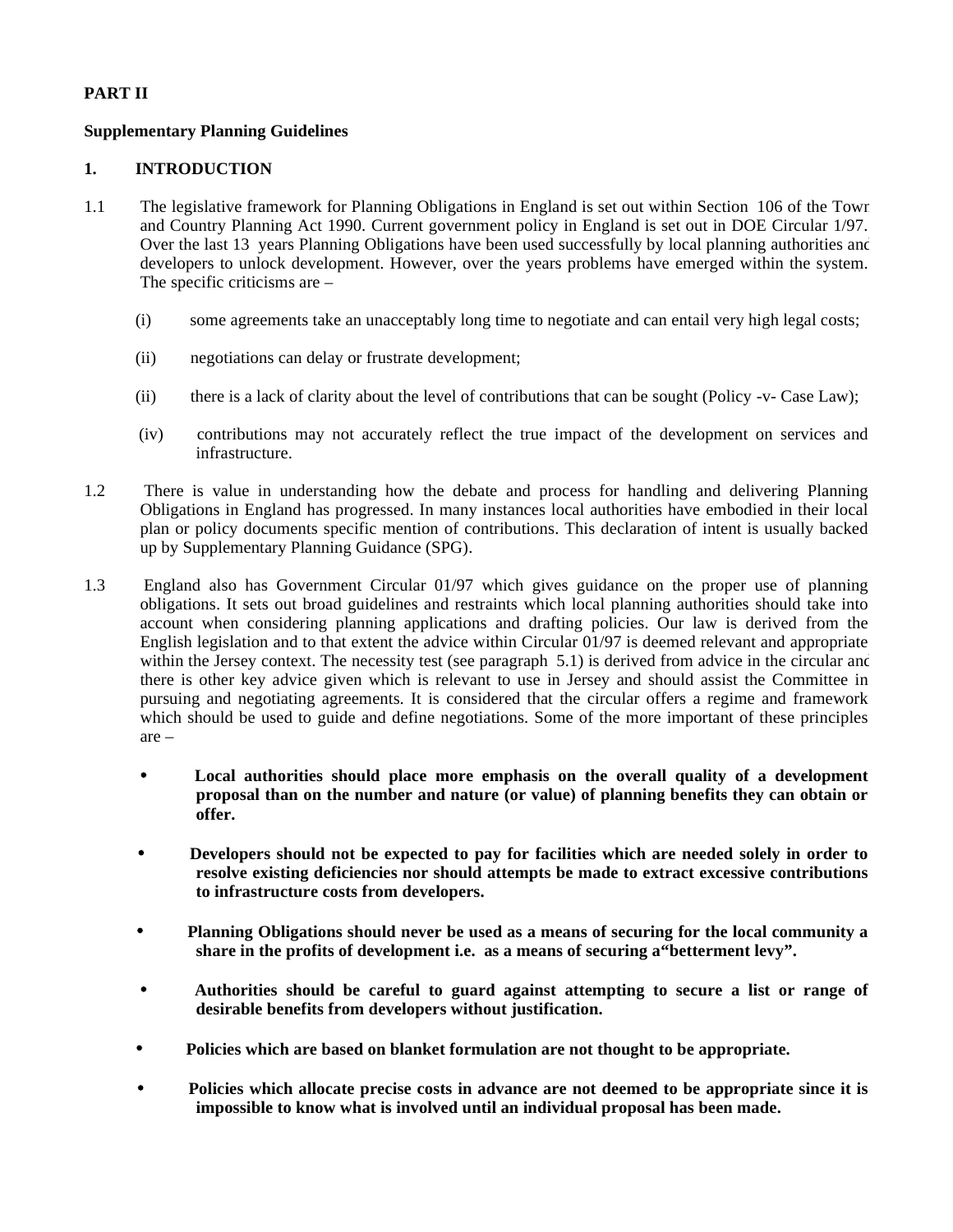- **It is not acceptable for a planning authority to seek to secure a percentage of enhanced land value through the use of obligations.**
- **If there is a choice between imposing conditions and entering into a planning obligation the imposition of a condition is preferable.**

#### 1.4 **Principles**

 The Committee will seek to negotiate Planning Obligations based on those criteria. The Committee will also apply the key tests in each case (see Part I, paragraph 5.1) In addition the Committee will ensur that  $-$ 

- Obligations will only be sought that are material to the planning decision and where a specific obligation is needed to make a proposal acceptable in planning terms.
- The nature of the Planning Obligation likely to be required will be made clear to the developer as early as possible in the planning process.
- The extent of the Planning Obligation will have regard to the social and environmental costs of the development. This will be negotiated and will take into account the viability of the scheme.
- Where, as a result of development proposals, there are a number of planning obligations which might be appropriate the Committee will determine which of those should be given priority.
- The Committee will determine the acceptability of a proposal on its planning merits taking the development and the obligations as an entirety.

#### 1.5 **Range of Benefits to be sought**

 Table 1 sets out examples of different benefits that will be sought. These benefits are tied back to policies and objectives within the Island Plan and will reflect identified needs in the particular locality. The exact type and range likely to be considered for any site will depend upon the type of development proposed and its impact on local services.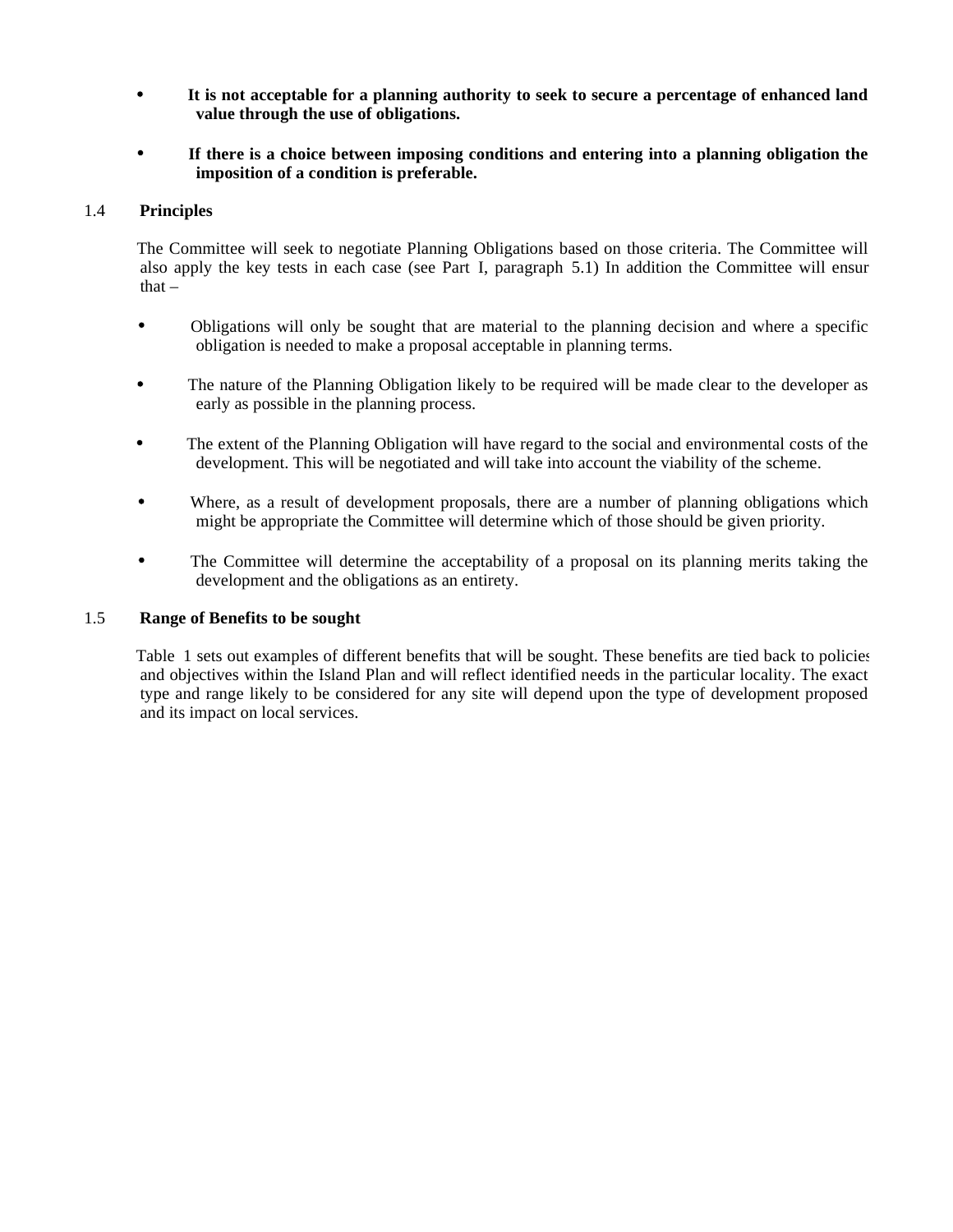| <b>Development type</b> |                    |                                     |                                                                        |
|-------------------------|--------------------|-------------------------------------|------------------------------------------------------------------------|
| that may generate       |                    | <b>Policy in Island</b>             |                                                                        |
| contributions           | <b>Topic Paper</b> | Plan                                | Contributions that may be sought                                       |
| Residential             | Education          | G10                                 | Commuted Payments for Primary/<br>$\bullet$                            |
|                         |                    | SC <sub>5</sub>                     | Secondary place provision                                              |
|                         |                    |                                     |                                                                        |
| Residential             | Community          | G1                                  | <b>Educational Facilities</b><br>$\bullet$                             |
|                         | Facilities and     | SC <sub>1</sub>                     | Health and Social Care<br>$\bullet$                                    |
| Tourist                 | Infrastructure     | SC <sub>5</sub>                     | <b>Community Meeting Rooms</b><br>$\bullet$                            |
|                         |                    | SC <sub>9</sub>                     | Crèches<br>$\bullet$                                                   |
| Retail and Office       |                    | G10<br>G2                           | Flood Protection<br>$\bullet$<br><b>Water Attenuation</b><br>$\bullet$ |
|                         |                    | NR1                                 | Surface Water Drainage<br>$\bullet$                                    |
| Mineral Workings        |                    | NR <sub>2</sub>                     | $\bullet$                                                              |
|                         |                    | NR <sub>3</sub>                     | Foul Sewer System Extension and<br>Upgrades                            |
|                         |                    |                                     |                                                                        |
| Residential             | <b>Travel</b> and  | TT <sub>1</sub><br>$\overline{G10}$ | <b>Highway Improvements</b><br>$\bullet$                               |
|                         | Transport          | SC <sub>1</sub><br>TT3              | <b>Pedestrian Facilities</b><br>$\bullet$                              |
| Tourist                 |                    | <b>TT30</b>                         | <b>Travel Plans</b><br>$\bullet$                                       |
|                         |                    | <b>TT22</b>                         | <b>Cycling Facilities</b><br>$\bullet$                                 |
| Retail and Office       |                    | <b>TT15</b>                         | Commuted Payments for new car<br>$\bullet$                             |
|                         |                    | <b>TT16</b>                         | parks                                                                  |
| Mineral Workings        |                    | <b>TT10</b>                         |                                                                        |
|                         |                    | <b>TT11</b>                         |                                                                        |
|                         |                    |                                     |                                                                        |
| Residential             | Conservation,      | G1                                  | <b>Open Space</b><br>$\bullet$                                         |
|                         | Recreation         | TR <sub>2</sub>                     | <b>Sports Facilities</b><br>٠                                          |
| Tourist                 | and                | G10                                 | <b>Environmental Protection</b><br>$\bullet$                           |
|                         | Environment        | G13                                 | <b>Registered Buildings</b><br>$\bullet$                               |
| <b>Mineral Workings</b> |                    | TR4                                 | Archaeology                                                            |
|                         |                    | TR5                                 |                                                                        |
| Retail and Office       |                    | <b>BC12</b>                         |                                                                        |
|                         |                    |                                     |                                                                        |
| Residential             | Environmental      | G1<br>BE12                          | <b>CCTV</b> Systems<br>$\bullet$                                       |
|                         | Enhancement        | G10                                 | <b>Environmental Improvements</b><br>$\bullet$                         |
| Tourist                 |                    | BE <sub>2</sub>                     | <b>Urban Renewal</b>                                                   |
|                         |                    | BE3                                 |                                                                        |
| Retail and Office       |                    | BE9                                 |                                                                        |
|                         |                    |                                     |                                                                        |
| Residential             | Housing            | G10                                 | <b>Special Needs Housing</b><br>$\bullet$                              |
|                         |                    | H1                                  | <b>Sheltered Housing</b><br>$\bullet$                                  |
| Tourist                 |                    | G1                                  | First Time Buyers and Social<br>$\bullet$                              |
|                         |                    |                                     | <b>Rented Housing</b>                                                  |
| Retail and Office       |                    |                                     |                                                                        |
|                         |                    |                                     |                                                                        |
| <b>Mineral Workings</b> |                    |                                     |                                                                        |
|                         |                    |                                     |                                                                        |

## **TABLE 1 RANGE OF BENEFITS TO BE SOUGHT**

The list of contributions that may be sought is not exhaustive.

It should not be assumed that every development type identified in Table 1 will generate a contribution. The table is intended to be a guide only. The requirement for a contribution will be subject to an analysis of context, scale and circumstances.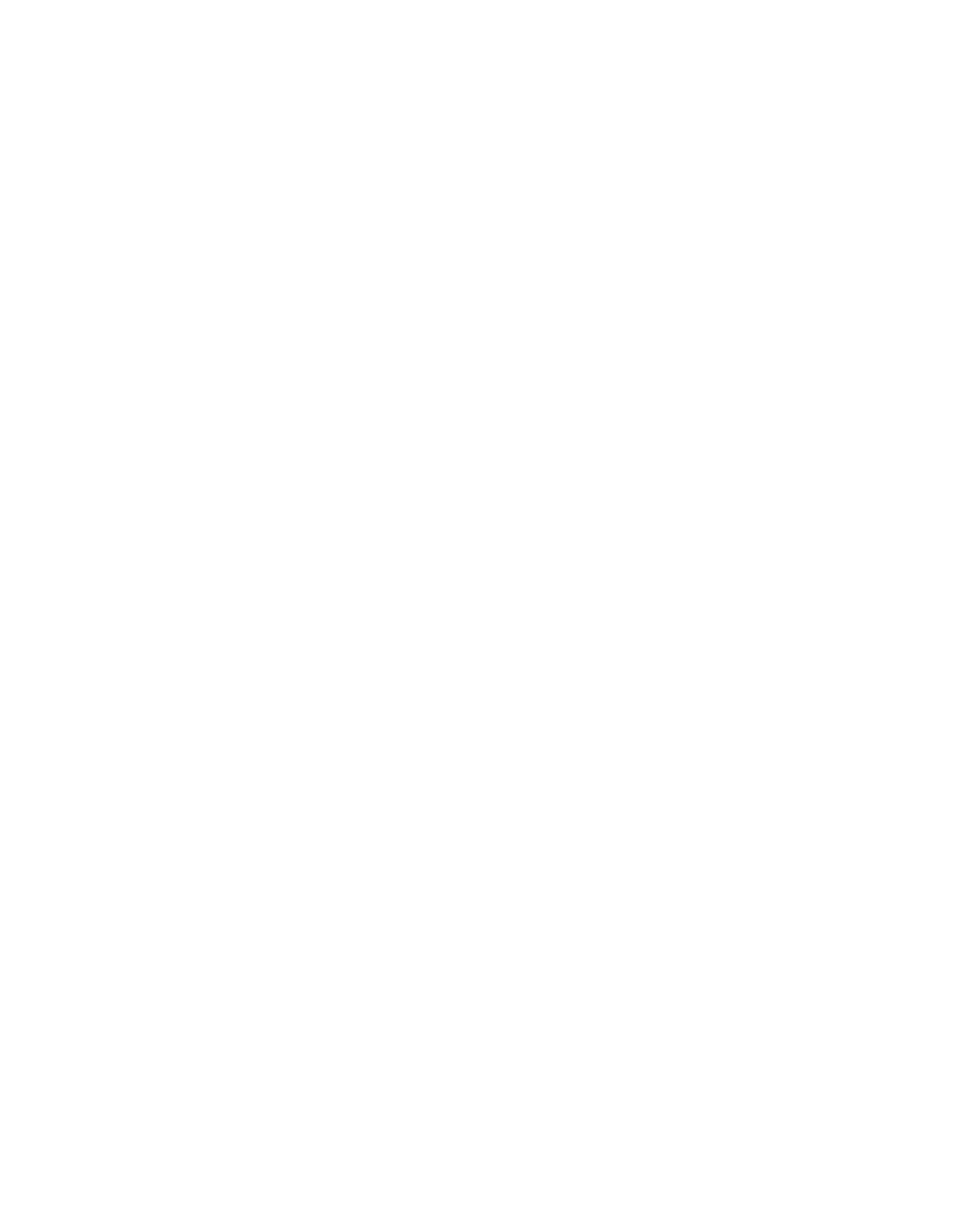## **PART III**

#### **Topic Paper 1**

#### **Education**

#### **1. Introduction**

1.1 New housing development can generate a demand for school places. Where a residential development creates an additional demand for school or nursery places which cannot be met by existing provision developers will be obliged to meet the cost of providing for additional accommodation or specific site requirements. The Committee will also take into account spare capacity elsewhere in other schools and their ability to reasonably and practically to accommodate new development.

#### **2. Policy Context**

- 2.1 The Island Plan sets out within its vision and objectives that Jersey should be a place where "everyone is able to share in Island life and be valued for their contribution" and where "individual parishes and local communities can thrive" with regard to social and community facilities. One of the strategic objectives of the Island Plan is to –
	- Assist the development of facilities to meet health, education, social and community needs.
- 2.2 Policy G10 within the Island Plan reaffirms the Committee will –

 **Where, as a direct consequence of a proposed development, additional infrastructure or amenities are required within a development site, the Planning and Environment Committee will negotiate the provision of appropriate facilities with the developer. Where necessary, the provision of financial contributions to off-site infrastructure and facilities, including measures to assist public transport, cyclists or pedestrians or to alleviate traffic impacts will be sought from the developer.**

 **Planning permission will be refused for proposals that do not make satisfactory provision for infrastructure or amenities that are necessary for the development.**

#### **3. Calculation of Costs**

- 3.1 New development may give rise to increases in population within the age groups of 2-18 over and above the capacity of existing services. In such cases the Environment and Public Services Committee will seek developer contributions. Negotiations will be on a case-by-case basis but should follow certain procedures and address salient points of principle.
- 3.2 It is unlikely that any development will justify the construction of a new school. Some developments may, depending on their location, justify however contributions for extending or making other improvements to existing schools. In either case it may be appropriate for the developer to provide the works or make a cash contribution.
- 3.3 At present the construction of 50 three-bedroom houses in Jersey are estimated to generate –

|              | Category A | Category B |              |
|--------------|------------|------------|--------------|
| $5 - 11$ yr  | (32)       | (8)        | (Primary)    |
| $11 - 16$ yr | (20)       | (7)        | (Secondary)  |
| $16 - 18$ yr | 4)         |            | (Sixth Form) |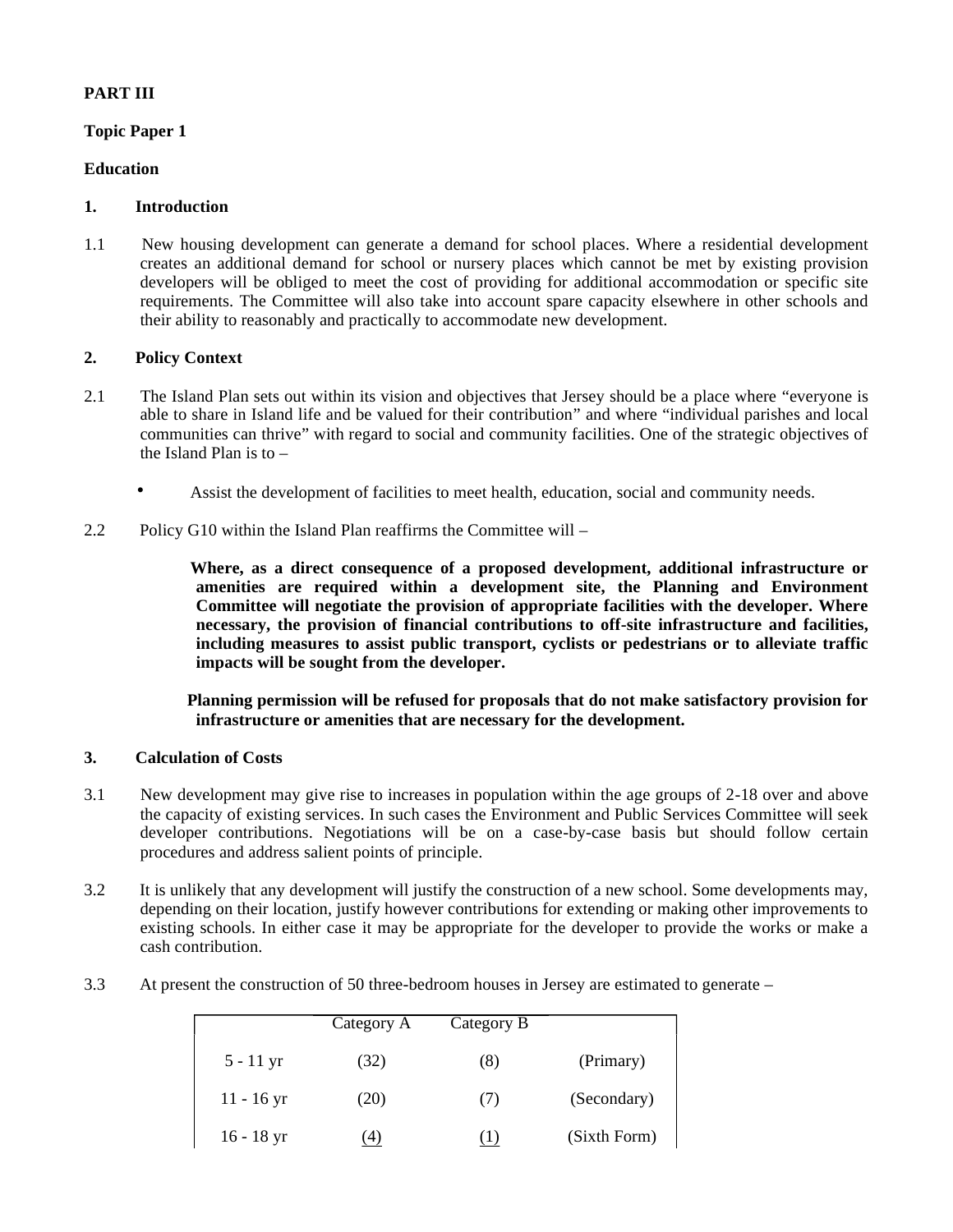3.4 If the mix of new development varies, i.e. provision of smaller flats and sheltered housing, then so will the number of pupils generated. To that extent each case will require to be assessed individually. Contributions will generally be assessed using the Education, Sport and Culture Committee's skills cost per pupil place.

56 16

- 3.5 In addition to the skills cost, the capital costs of providing extra accommodation will also be taken into account. Those costs may include purchase of land, build costs and professional fees.
- 3.6 Contributions will be sought unless suitable and adequate places are available. Reduced contributions may be sought if there is capacity available but where there is potential medium or long term capacity issues that may arise as a result of the development. Contributions in that respect will increase the flexibility and quality of accommodation to allow schools to address emerging and longer term capacity issues. Any assessment of cost will take into account the possibility of amending catchment areas should that prove practicable and feasible given the location of the proposed development.
- **Note:** The negotiation of contributions by way of the provision of specific facilities or by a financial contribution scale will be done in conjunction with the Education Department.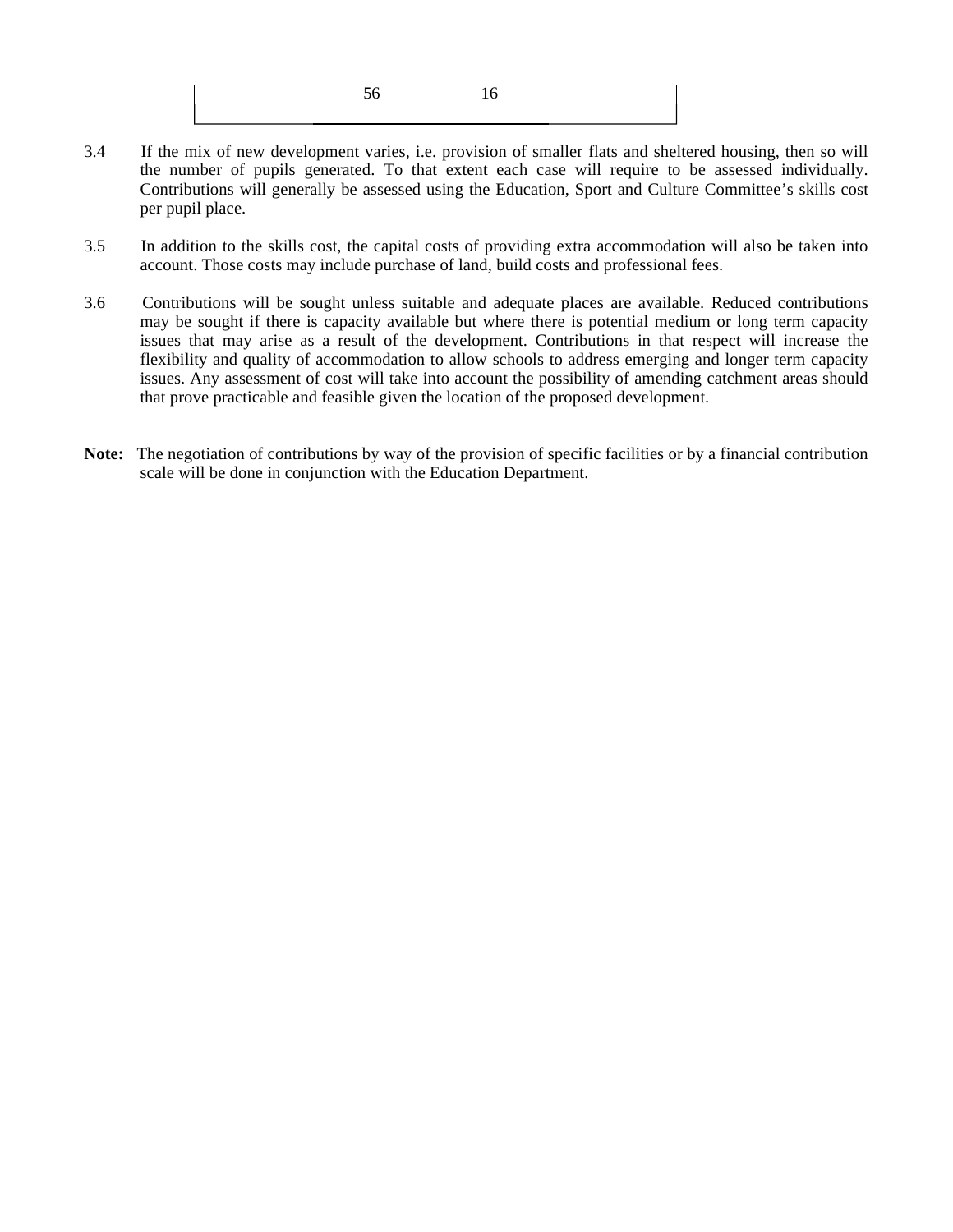## **Topic Paper 2**

#### **Community Facilities and Infrastructure**

#### **1. Introduction**

1.1To ensure that the community has sufficient facilities to keep pace with new development the Committee will seek contributions to community facilities from some types of development where appropriate to do so.

#### **2. Policy Context**

2.1 The Island Plan within Policy G1 (Sustainable Development) will –

#### **"support an overall pattern of land uses that reduce the need to travel and promote increased use of public transport, cycling and walking."**

- 2.1 The Plan also sets out within its visions and objectives that with regard to social and community facilities one of the strategic objectives of the Island Plan will be to –
	- assist the development of facilities to meet health, education, social and community needs.
- 2.2 The Plan goes further in Policy G10 (Planning Objectives) and reaffirms the Committee's wishes –

 **Where, as a direct consequence of a proposed development, additional infrastructure or amenities are required within a development site, the Planning and Environment Committee will negotiate the provision of appropriate facilities with the developer. Where necessary, the provision of financial contributions to off-site infrastructure and facilities, including measures to assist public transport, cyclists or pedestrians, or to alleviate traffic impacts will be sought from the developer.**

 **Planning permission will be refused for proposals that do not make satisfactory provision for infrastructure or amenities that are necessary for the development.**

#### **3. Assessing the Contributions**

- 3.1 The level of provision and/or contributions sought will be dependant on the size and location of development. Negotiations will be on a case by case basis. There may be instances where there is –
	- **Development that generates a new or significantly large community. Facilities may be required to provide new buildings to allow the new community to function and develop.**
	- **Development where the need for community facilities does not require full provision. A contribution may be required to improve/extend existing facilities in the locality.**
	- **Development in an area where community facilities and services are at, or near capacity.**
- 3.2 Depending upon the scale and nature of development and the availability of existing service provision the kind of facilities envisaged may cover –

 Crèches and Day Nurseries Community Halls and Meeting Rooms Youth Centres

3.3 In determining the level of contributions required the Committee will work with the Health and Social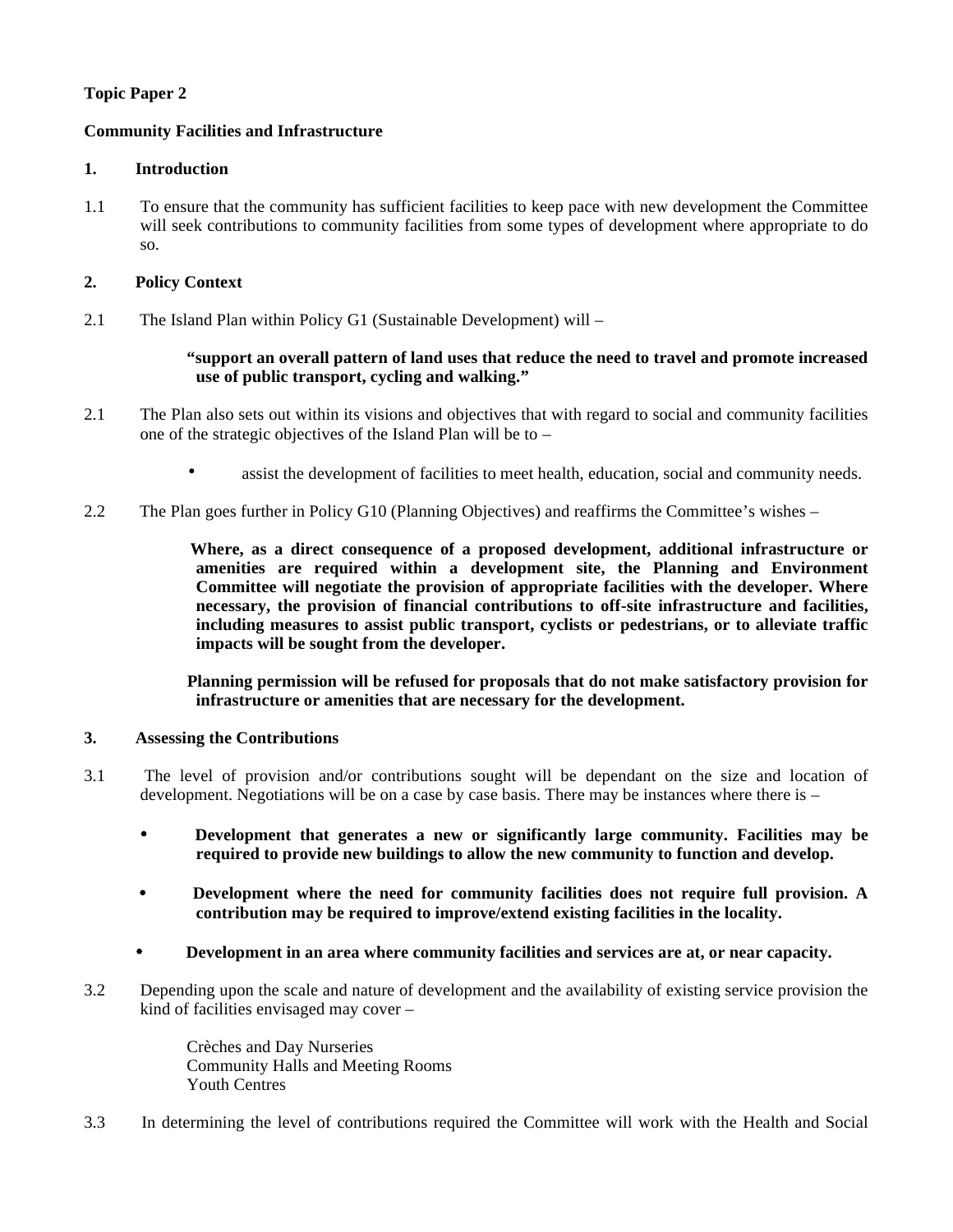- Services Committee, the Parishes and other associated interest groups in order to quantify the level of contribution required. In this as in other topic areas any negotiations should form part of the pre-application submissions and become an integral part of the planning process. If need is identified at an early stage it should become part of the development proposals and part of the planning application. (This matter is addressed later in the document.)
- 3.4 The Committee recognise that some contributions may be required to address matters relating to
	- Flood Protection
	- Surface Water Attenuation
	- Surface Water Drainage
	- Foul Sewer System Upgrading or Extension

 The Committee will consult with Public Services Engineers in order to quantify the level of contribution or the nature of the work that may be required. If the need is identified at an early stage it should become an integral part of the formal application or the subject of a unilateral agreement.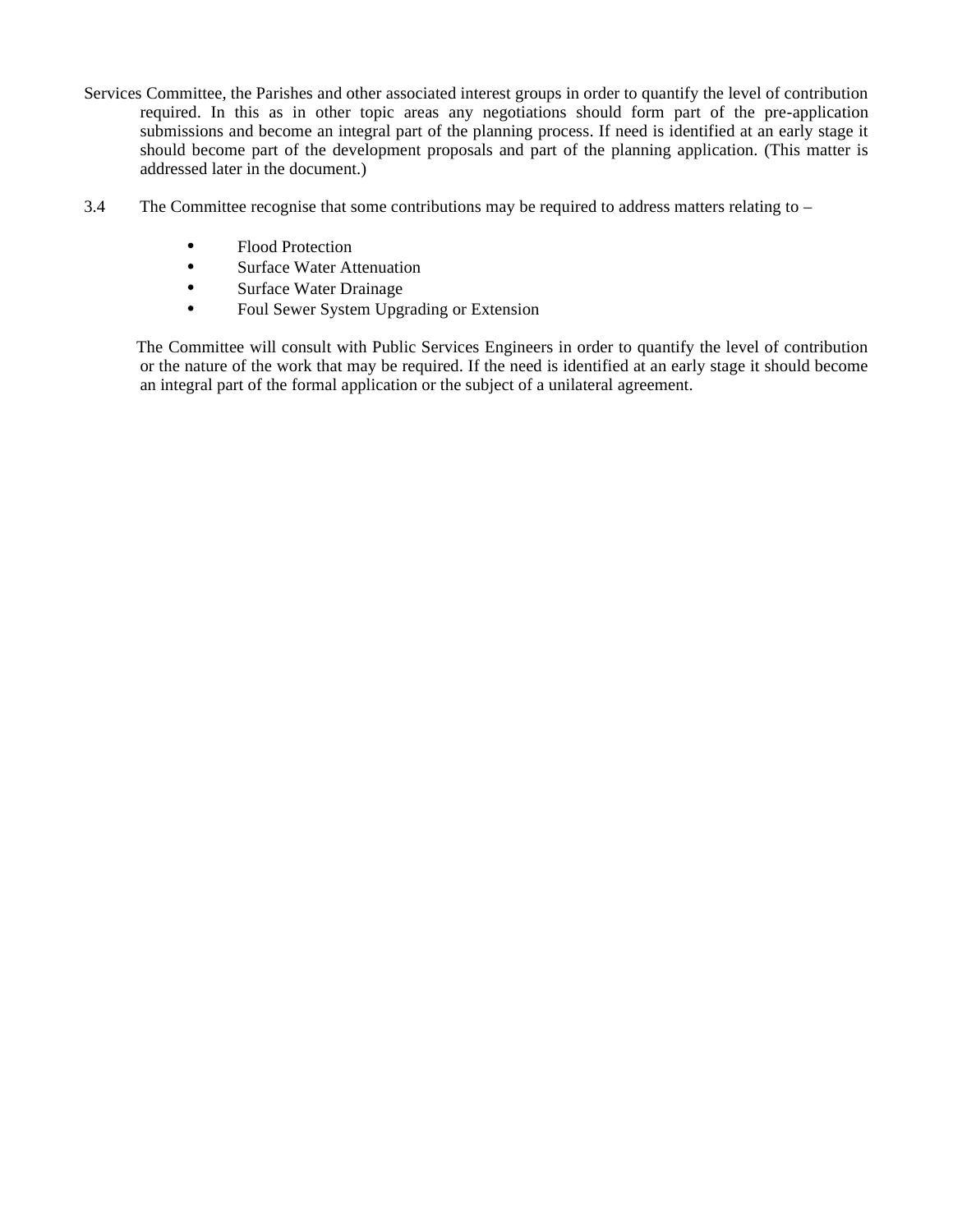## **Topic Paper 3**

## **Transport and Travel**

#### **1. Introduction**

1.1In assessing planning applications for new development the impact on the existing highway network will be assessed. The adequacy of the existing network and facilities will be evaluated in the light of emerging demands likely to be put on that system through new development. Remedial measures could include the provision of, or improvements to, public transport services. It could also, where appropriate, be used to secure contributions to off site road network improvements, cycleways, footpaths, traffic calming or traffic signals.

#### **2. Policy Context**

- 2.1The Island Plan has as one of its principle objectives relating to travel and transport
	- The promotion and encouragement of the use of public transport and other more environmentally sustainable forms of transport through integrated land use and transport planning and to reduce the social, economic and environmental impact of current transport modes.
- 2.2 Within the raft of policies in the Plan there are a number which give specific support to that objective.

Policy TT10 – Cycle Network

 **The Planning and Environment Committee will support the continuing development of a cycle network to encourage cycling as a recreational pursuit and as a main mode of travel.**

Policy TT12 – Safe Routes to Schools

 **The Planning and Environment Committee will support the development of the Safe Routes to Schools Initiative. Any proposals which are likely to disrupt the integrity of a designated Safe Route or cause a level of traffic generation that would have an unreasonable impact on its safe use will not normally be permitted unless a suitable alternative route is provided at the developer's expense.**

Policy TT15 – Facilities for Bus Passengers

- **Proposals for the development of new residential and commercial development outside the St. Helier Ring Road of at least 20 homes or 500**  $\mathbf{\hat{m}}$  **(gross floor area), will normally be expected to provide a safe pedestrian route to a convenient bus stop (existing or proposed) and a bus shelter, to a design approved by the Planning and Environment Committee.**
- Policy TT22 Travel Plans
- **The Planning and Environment Committee will require a Travel Plan to be submitted with major planning applications for new development. The range of measures and targets contained within the Travel Plan shall be approved by the Planning and Environment Committee and may be secured through planning obligations. Where any submitted Travel Plans are not acceptable, permission will not normally be granted.**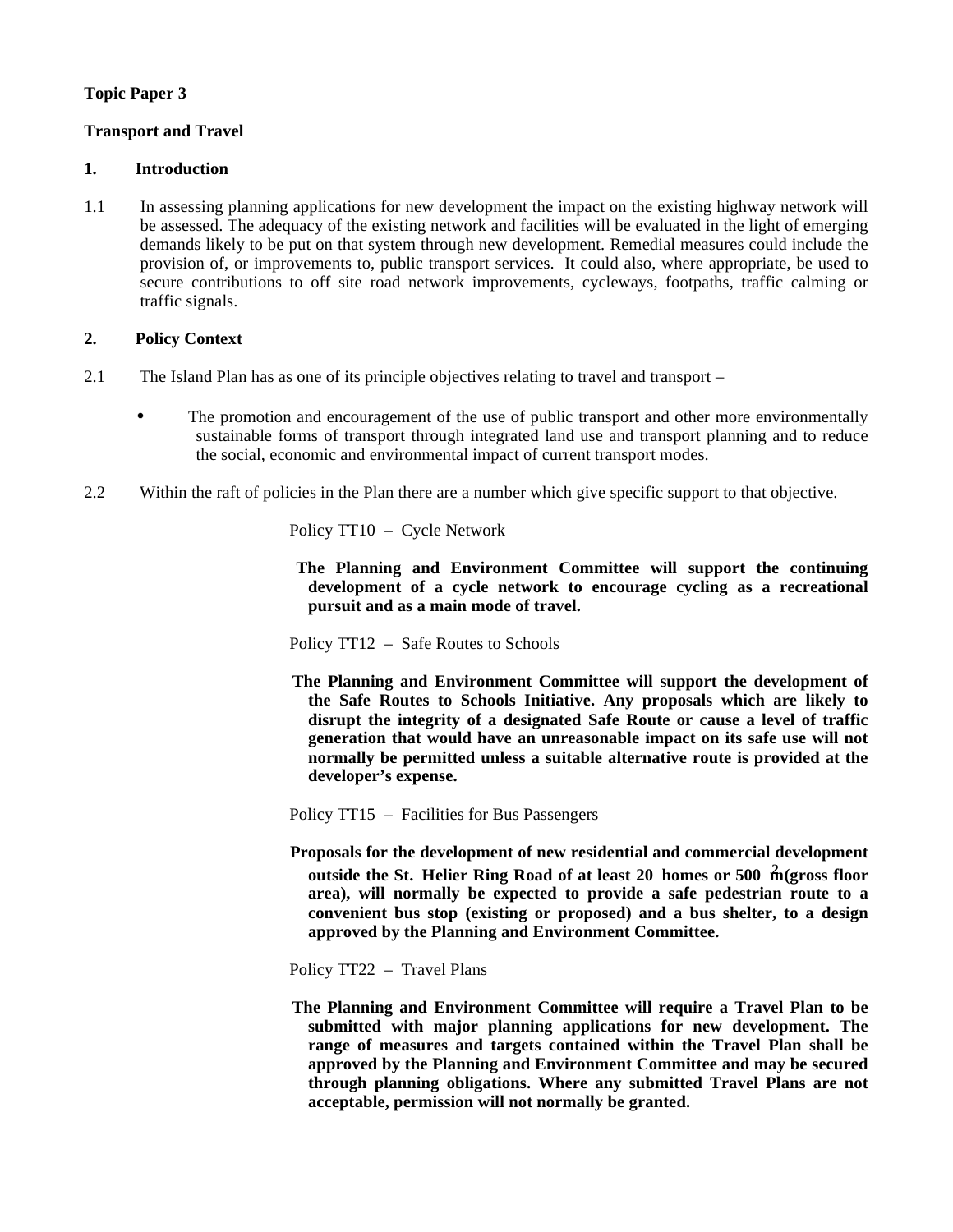#### Policy TT30 – Commuted Payment in lieu of Parking

 **In respect of development proposals in St. Helier (within the Ring Road or Waterfront Area) the Planning and Environment Committee in consultation with the Public Services Committee may accept the commutation of developer's car parking liabilities. Payments received will be put towards the provision of public parking, improvements to public transport, cycling and walking projects.**

#### **3. Calculation of Costs**

#### **Residential Development**

3.1 Levels of contribution to transport infrastructure and service improvements will be assessed having regard to the development, the estimated increase in population, and the estimated additional transport need and traffic generated. This may require the provision of bus shelters and stops and might extend to the improvement of a bus service which passes near the site. If such infrastructure is to be taken over by the States then developers may be required to pay for the upkeep for an agreed period of time or provide a capital payment which reflects the costs. The extent to which new residential development would require the provision of an additional service will be determined in conjunction with the Public Services Department. Contributions will be sought within the following areas.

| On Site  | Provision of a road system that would allow easy access by public<br>transport.                       |
|----------|-------------------------------------------------------------------------------------------------------|
|          | Provision of traffic signals, bus stops, shelters, lay-bys and<br>pedestrian crossings.               |
| Off Site | Improvement to the fabric and condition of the existing road<br>network providing access to the site. |

 2. Improvement to road layouts, junctions and pedestrian facilities in the locality directly affected by new development.

This list is not exhaustive.

3.2 It would be invidious to place a limit or threshold on a scale of development that would immediately invoke a contribution of some kind. The context of the site and the nature of the development will determine to what extent a contribution is deemed to be reasonable and appropriate. It is possible that in some parts of the Island schemes as low as a single house might generate some kind of contribution if perhaps there were exceptional issues at stake. In other instances schemes extending to perhaps 10/20 homes may, depending on their context, require no specific contribution if they were located in an area where they brought with them no negative implications for the local community. To that extent it is recommended that each scheme be regarded on its merits.

#### **Commercial Development**

3.3 The Island Plan requires that all major planning applications for new development be accompanied by a Travel Plan. This includes major developments for –

|           |                        | Thresholds          |
|-----------|------------------------|---------------------|
| $\bullet$ | <b>Offices</b>         | 2,500m <sup>2</sup> |
| $\bullet$ | Industry               | $5,000m^2$          |
| $\bullet$ | Warehouse/Distribution | $10,000m^2$         |
| $\bullet$ | Education              | $2,500m^2$          |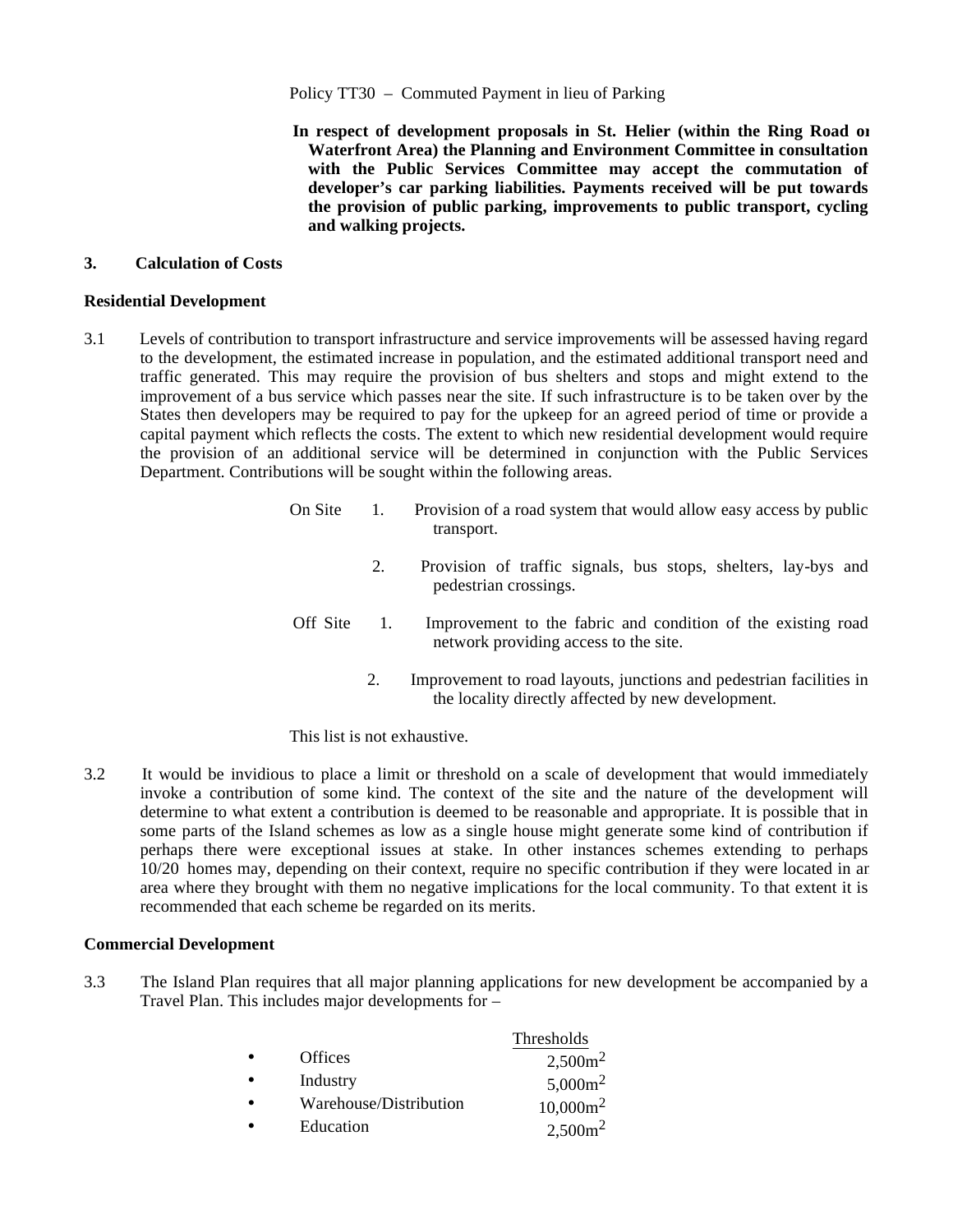• Retail  $1.000m^2$ 

- 3.4 These travel plans will also address mixed use development, and applications for change of use when they exceed the thresholds laid down in the Plan. It is not deemed appropriate that the figures which trigger the threshold for a travel plan should determine a threshold in relation to contributions. The travel plan figures are set at a very high level. Instead it is recommended that each scheme should be assessed on its own merits having regard to the scale of the proposed development, its context and the character and volume of traffic likely to be generated.
- 3.5 In all cases the nature and level of contributions shall be calculated in consultation with the Public Services Department.

#### **Topic Paper 4**

#### **Conservation, the Historic Environment and Archaeology**

#### **1. Introduction**

1.1The Environment and Public Services Committee has stated its intention to protect and enhance those parts of the Island's Heritage deemed to be of historic, archaeological or architectural importance. When planning conditions are not appropriate, obligations will be used to enable restoration, enhancement or other works to be carried out to a building on the Register. This will also include works within Conservation Areas or protection where the investigation or protection of archaeological remains is deemed appropriate.

#### **2. Policy Context**

- 2.1 The General Policies in the Island Plan set out the aims and objectives of the plan in relation to
	- **Sites of Special Interest (G11)**

 **Sites of Special Interest will be designated for protection in recognition of the importance of their –**

 **Special zoological, ecological, botanical or geological interest; or**

 **Special architectural, archaeological, artistic, historical, scientific, or traditional interest that attaches to a building or place**

 **Written guidance will be provided and advice offered on appropriate management and maintenance practices for Sites of Special Interest.**

 **There will be a presumption against development that would have an adverse impact on the special character of a Site of Special Interest.**

 **Where a proposed or designated Site of Special Interest is at risk of damage, and an agreement with the landowner or tenant to avoid such damage cannot be made, the Planning and Environment Committee may use powers of acquisition to safeguard and manage the site as an alternative to its statutory powers.**

 **Where land is voluntarily put up for sale the Planning and Environment Committee may use powers of acquisition to safeguard and manage the site as an alternative to its statutory powers.**

 **Where land is voluntarily put up for sale the Planning and Environment Committee may**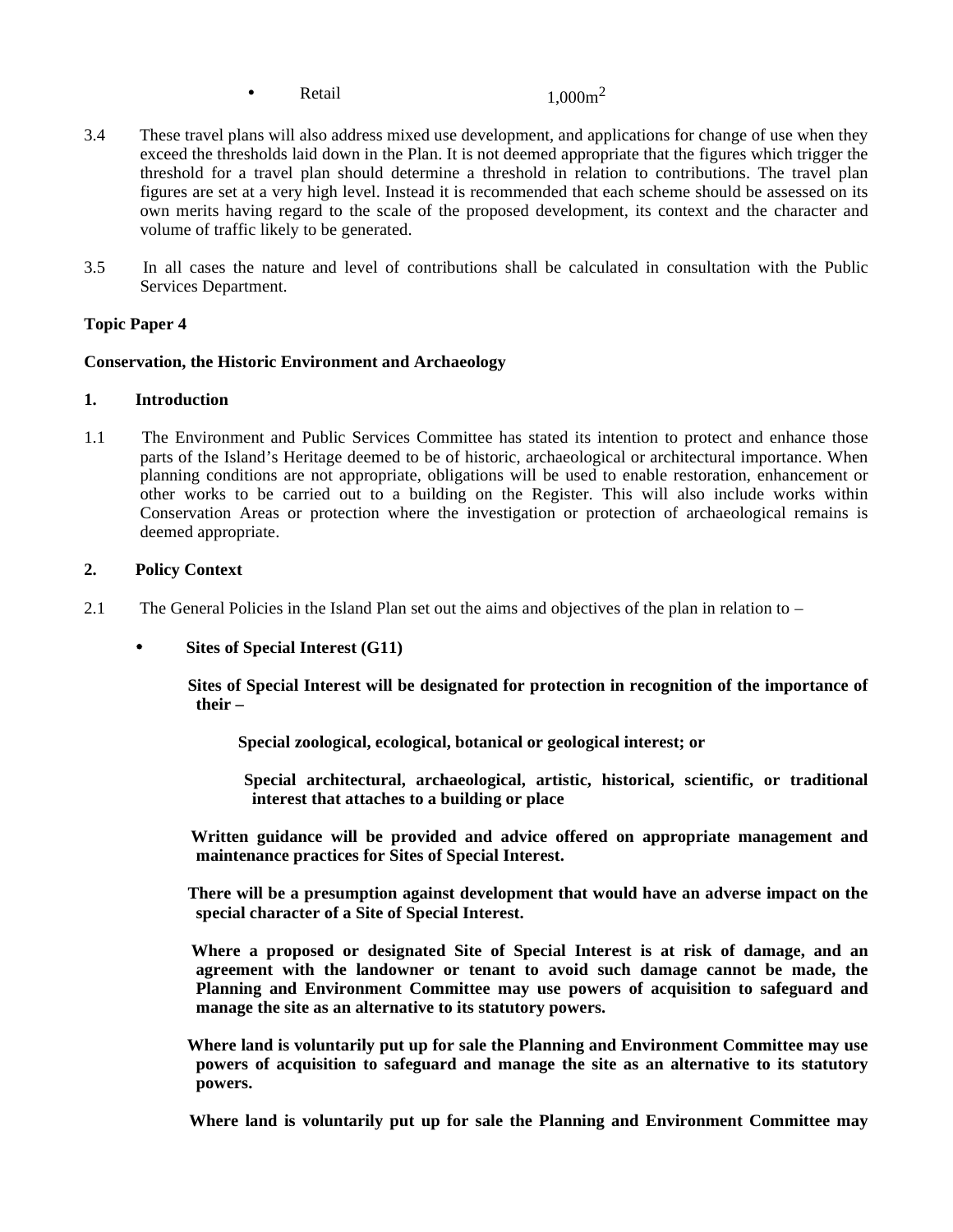**purchase proposed or designated Sites of Special Interest and manage them or enable other appropriate bodies to manage them. This will be subject to States approval.**

 **Archaeological Resources (G12)**

 **The Planning and Environment Committee will normally require an archaeological evaluation to be carried out for development proposals which may affect archaeological remains.**

 **Development which would adversely affect archaeological remains will normally only be permitted where the Planning and Environment Committee is satisfied that the importance of the proposed development or other material considerations outweigh the value of the remains in question. In such cases, the Planning and Environment Committee will require adequate provision to be made for the archaeological evaluation, investigation and recording of sites by the use of planning conditions and/or by the use of agreements prior to permission being granted.**

 **For Sites of Special Interest, there will be a presumption in favour of the physical preservation in situ of archaeological remains and their settings.**

 **Building and Places of Architectural and Historic Interest (G13)**

 **There will be a presumption in favour of the preservation of the architectural and historic character and integrity of registered buildings and places. Applications for the alteration or change of use of a registered building must contain sufficient information against which the impact on the fabric and appearance of the building can be assessed.**

 **Permission will not normally be granted for the –**

- **(i) total or partial demolition of a registered building;**
- **(ii) extension or other external alteration works which would adversely affect the architectural or historic interest, character or setting of a registered building or place;**
- **(iii) addition of external items, including satellite dishes, antennae, signs, solar panels, roof-lights and uPVC or aluminium doors or windows, which would adversely affect the special interest or character of the building; and**
- **(iv) removal of natural roofing materials and render or stucco and their replacement with modern alternative materials.**

 **In addition, where the registered building is designated as a Site of Special Interest, permission will not be granted for alterations which would have an adverse impact on the internal structure, historic interiors and fittings.**

 **Permission may be granted for partial demolition, but only for the removal of inappropriate additions to the building, where their removal would not harm, or would improve the historic character and appearance of the building or its setting.**

#### **3. Assessing the Contribution**

3.1 Any development of whatever type which is associated with a site of cultural, archaeological, historic or architectural significance will need to be addressed individually. If the Committee considers that archaeological or other works are required and these cannot be enabled by conditions, then the Committee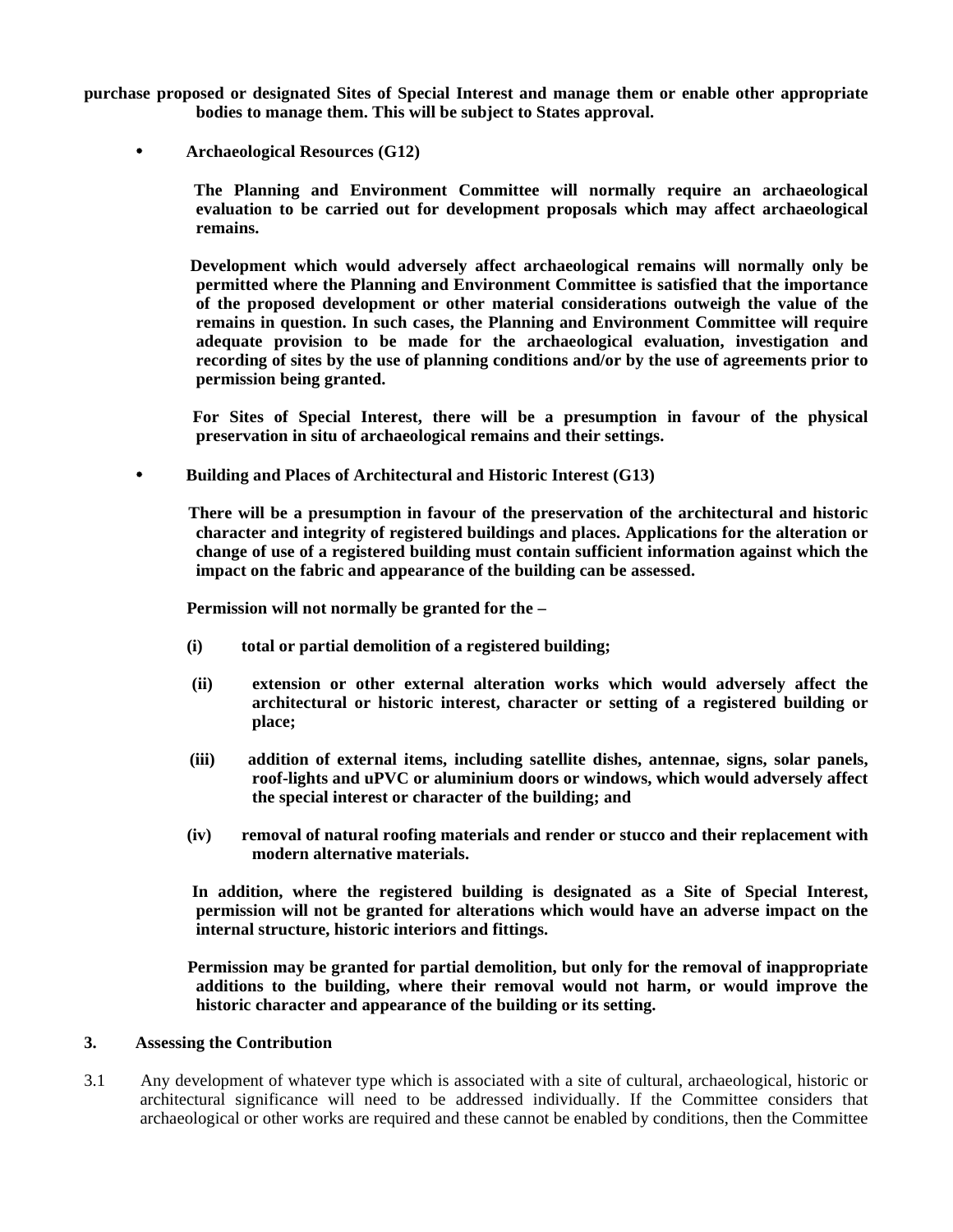- will seek to secure them through planning obligations. It may mean a cash contribution or it may mean that sensitive sites are controlled through an appropriate agreement if their long-term maintenance and wellbeing is in the public interest. In some instances it will be appropriate to agree a joint programme of funding and rehabilitation to ensure the retention and maintenance of a site or building. It may also be appropriate to require on-site or off-site research or interpretation schemes.
- 3.2 In relation to archaeology it will be the responsibility of the developer to pay for all works required including fieldwork, analysis of findings, conservation of artefacts and interpretation.
- 3.3 Within Conservation Areas, or proposed Conservation Areas, where it is not appropriate to use Planning Conditions, Obligations will be used to enable restoration enhancement and/or other works to be carried out to buildings or land in the Conservation Area in order to conserve or enhance its character.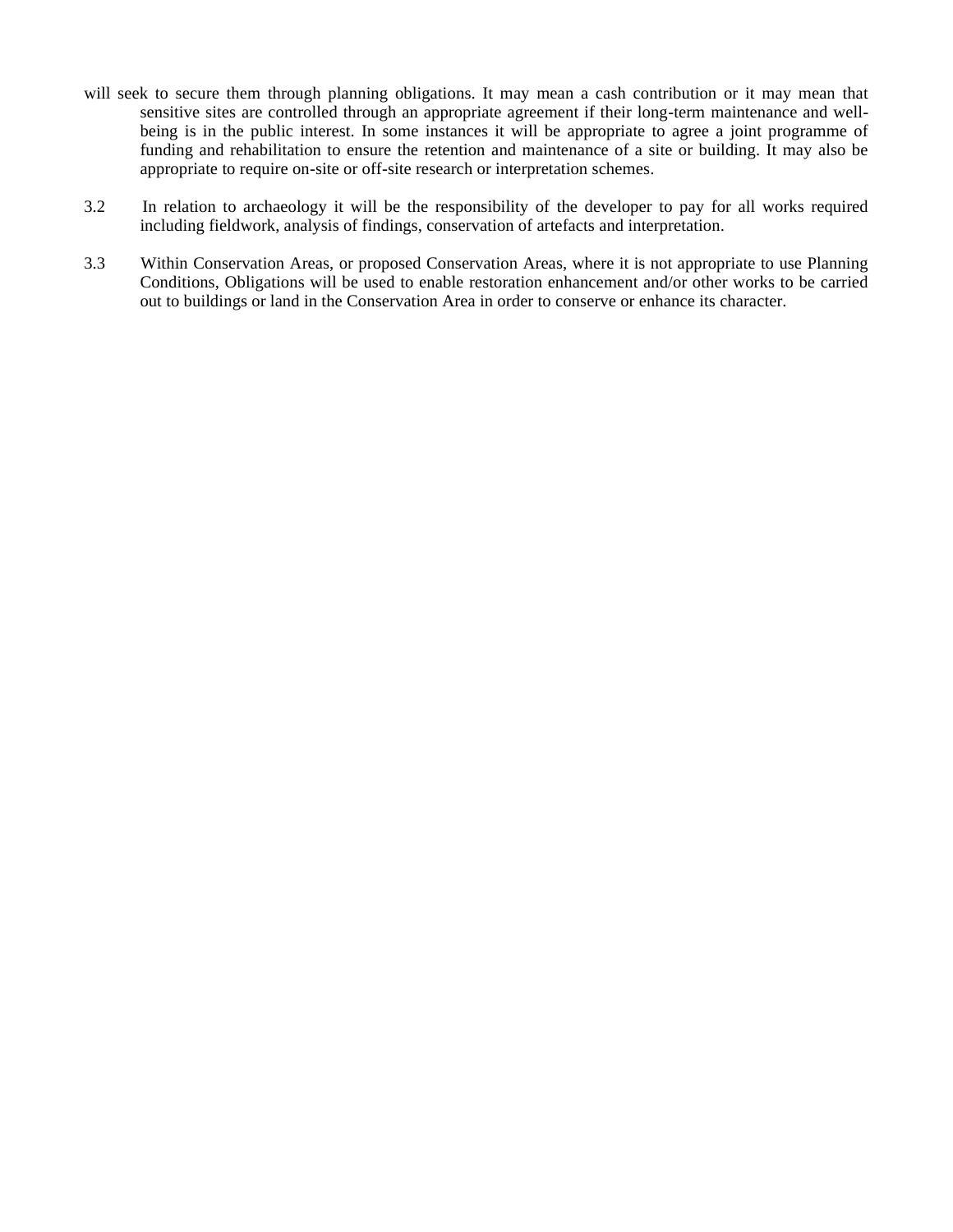## **Topic Paper 5**

#### **Environmental Enhancement**

#### **1. Introduction**

- 1.1The Committee expects that new development should seek to improve the quality of the environment. In environmental terms development can result in a negative impact upon landscape quality, local character, distinctiveness, tranquillity or biodiversity. The Committee expects that appropriate contributions are negotiated from all development that would –
	- Create a need for specific facilities
	- Have a damaging impact upon the environment or local amenity
	- Impact directly upon policies within the Island Plan

#### **2. Policy Context**

2.1Policy G1 in relation to Sustainable Development states –

 **In accordance with the principles of sustainable development of the Island Plan objectives, all development proposals should in particular seek to –**

- **(i) integrate new development with the existing built-up area;**
- **(ii) promote the vitality and viability of the town of St. Helier and the defined rural and urban settlements;**
- **(iii) re-use already developed land;**
- **(iv) support an overall pattern of land-uses that reduce the need to travel and promote increased use of public transport, cycling and walking;**
- **(v) conserve or enhance the natural environment and cultural heritage of the Island; and**
- **(vi) minimise impacts on the Island and global environment.**

#### **Applications which do not support these principles will not normally be permitted.**

#### **3. Assessing the Contribution**

- 3.1 Any development of whatever type will be assessed individually. In order to be able to quantify the effect of development, detailed site surveys will when necessary be sought from developers to establish the nature and character of existing features. This will inform the decision-making process whereby some areas are safeguarded whilst others might be appropriately addressed by offsetting benefits.
- 3.2 If the Committee considers that environmental enhancements are required and these cannot properly be achieved through planning conditions then they shall be achieved through planning obligations. These may be used so that –
	- Development is restricted so as to prevent damage to existing features, i.e. the protection and enhancement of appropriate habitats and species;
	- Works are enabled to improve visual amenity and biodiversity, i.e. planting and habitat management agreements;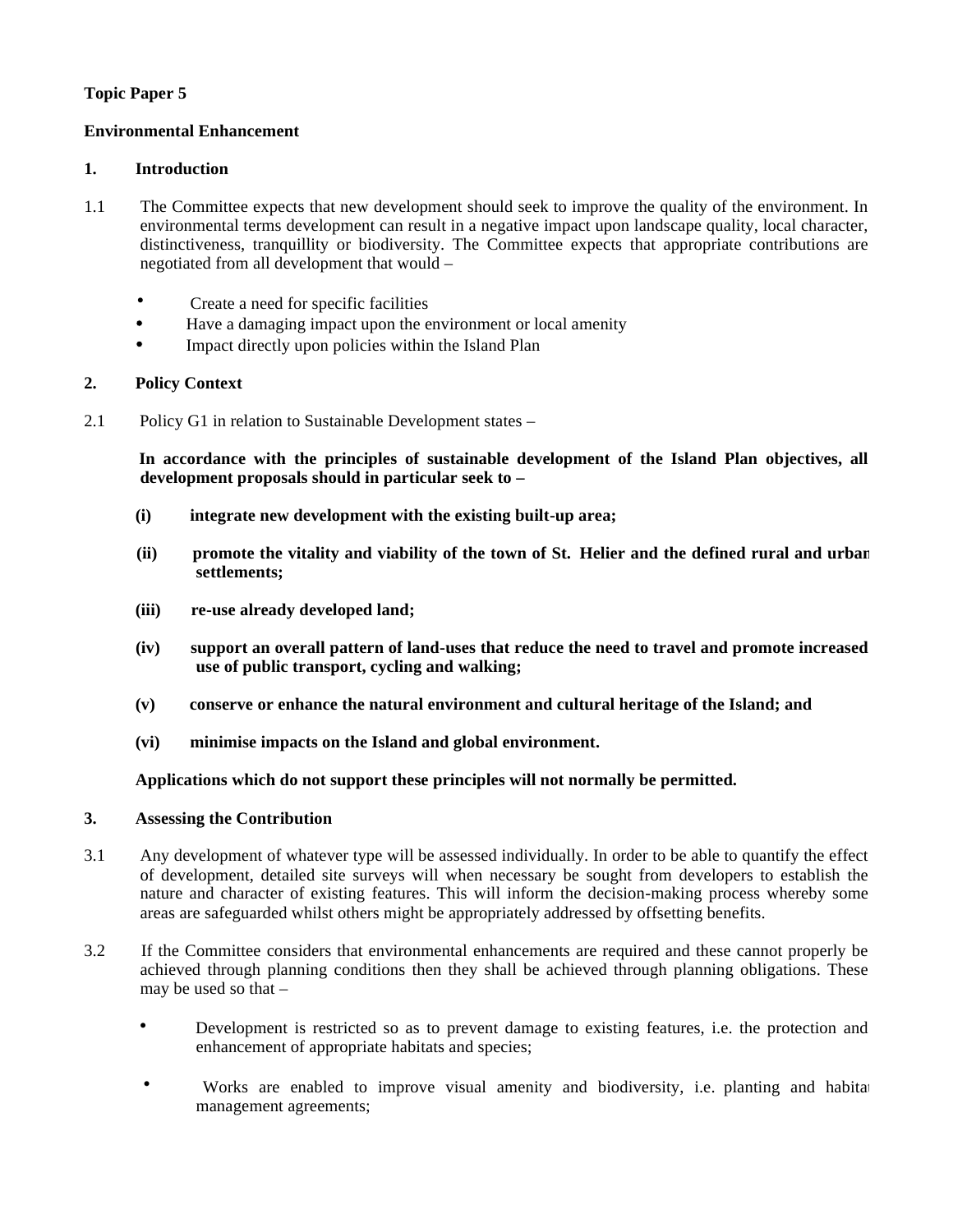- Contributions are secured towards facilities in the vicinity of the site, i.e. visitor interpretation, new park, footpath, bridleway or cycleway.
- A system of management or monitoring is put in place to ensure that environmental gain is delivered. This may entail the provision of funding towards the monitoring of either mitigation or enhancement schemes.

 The costs associated with such agreements will need to be individually assessed for each project. It may include either a cash commission if work were required off-site or the control of a sensitive site to safeguard its character in the Public's interest. It could also require a commuted sum for the capital costs of implementation or revenue costs for maintenance or monitoring. It may be appropriate that in some cases contributions to strategic enhancements in the vicinity of the site may be appropriate.

 In determining the contributions required the Committee will consult with the Environmental Department, and the Parks and Gardens section of the Public Services Department.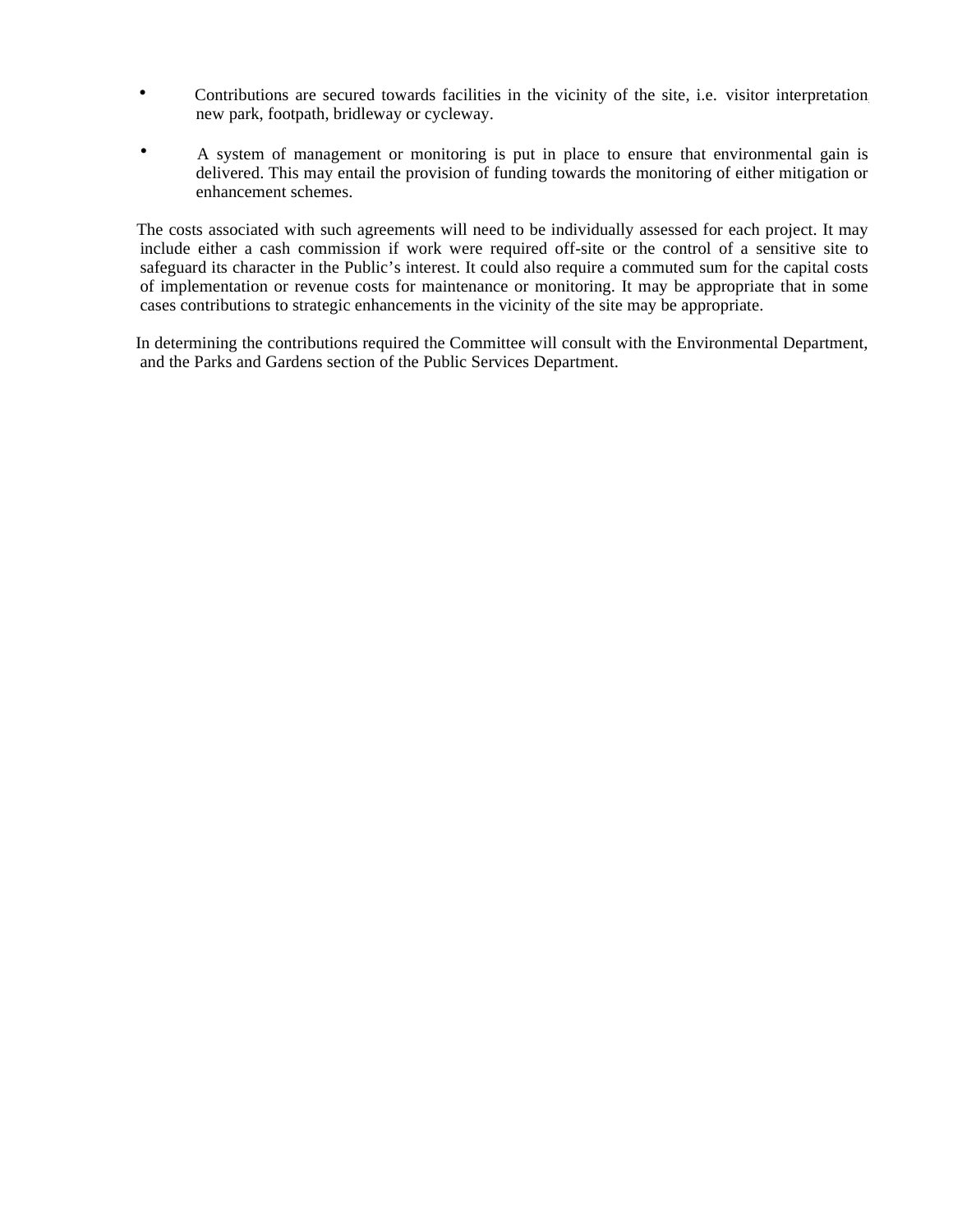## **Topic Paper 6**

## **First Time Buyer and Social Rented Housing**

#### **1. Introduction**

1.1The Committee expects the Planning system throughout the Island Plan to deliver both First Time Buyer and Social Rented Homes (Category A Homes). The sites rezoned in 2002 within the Island Plan will provide exclusively for both those types of tenure, and the extension of the Built Up Area boundaries makes provision for additional open market housing (Category B Homes). The private sector is expected to deliver the First Time Buyer Homes and it is intended that they will also supply the Social Rented Homes in conjunction with Housing Trusts and the Housing Committee.

## **2. Policy Context**

- 2.1 One of the objectives of the Island Plan is to "*Support the provision of adequate housing for all residents*". The Plan aims to ensure that there is an appropriate balance between housing provided by the States for rent and first time buyers, housing for private rent and purchase and lodging accommodation to cater for those who have difficulty in affording homes of an appropriate standard for their needs.
- 2.2 Policy H1 "Provision of Homes" states –

 **The Environment and Public Services Committee will make provision for sufficient land and opportunities to meet the requirements for homes over the Plan period.**

 **The Plan allows for 2,860 homes to be built over the first five years of the Plan period of** which 1,850 will be for Category A homes and 1,010 will be for Category B homes. Land **will be rezoned to ensure that sufficient land is available to meet the requirements for Category A homes in the first five years to 2006.**

 **Developers of sites designated in the Plan specifically for the construction of Category A housing in Policy H2, will be required by the Environment and Public Services Committee to provide first-time buyer homes and social rented homes in the respective proportions of 55% and 45% of the total number of dwellings provided on each site, in order to ensure that the identified needs for housing are met.**

## 2.3 **Assessing the Contributions**

 The split between the First Time Buyer and Social Rented Housing was developed through negotiations between the Housing Committee and Environment and Public Services Committee. It is a measure of the current housing need and derived from "Planning for Homes", a household survey completed in 2000 and the 2001 census. All this work is amalgamated within the data in the Island Plan. This data will be subject to regular review.

#### **3. Scope of Agreements**

- 3.1It is intended that agreements will be used where Planning conditions are not appropriate and they will be applied when necessary to –
	- Enforce Planning Policy on rezoned sites in relation to providing the required ratio of First Time Buyer and Social Rented Homes or homes required within the various categories that constitute sheltered housing.
	- Ensure the occupancy of these homes in their separate categories in perpetuity.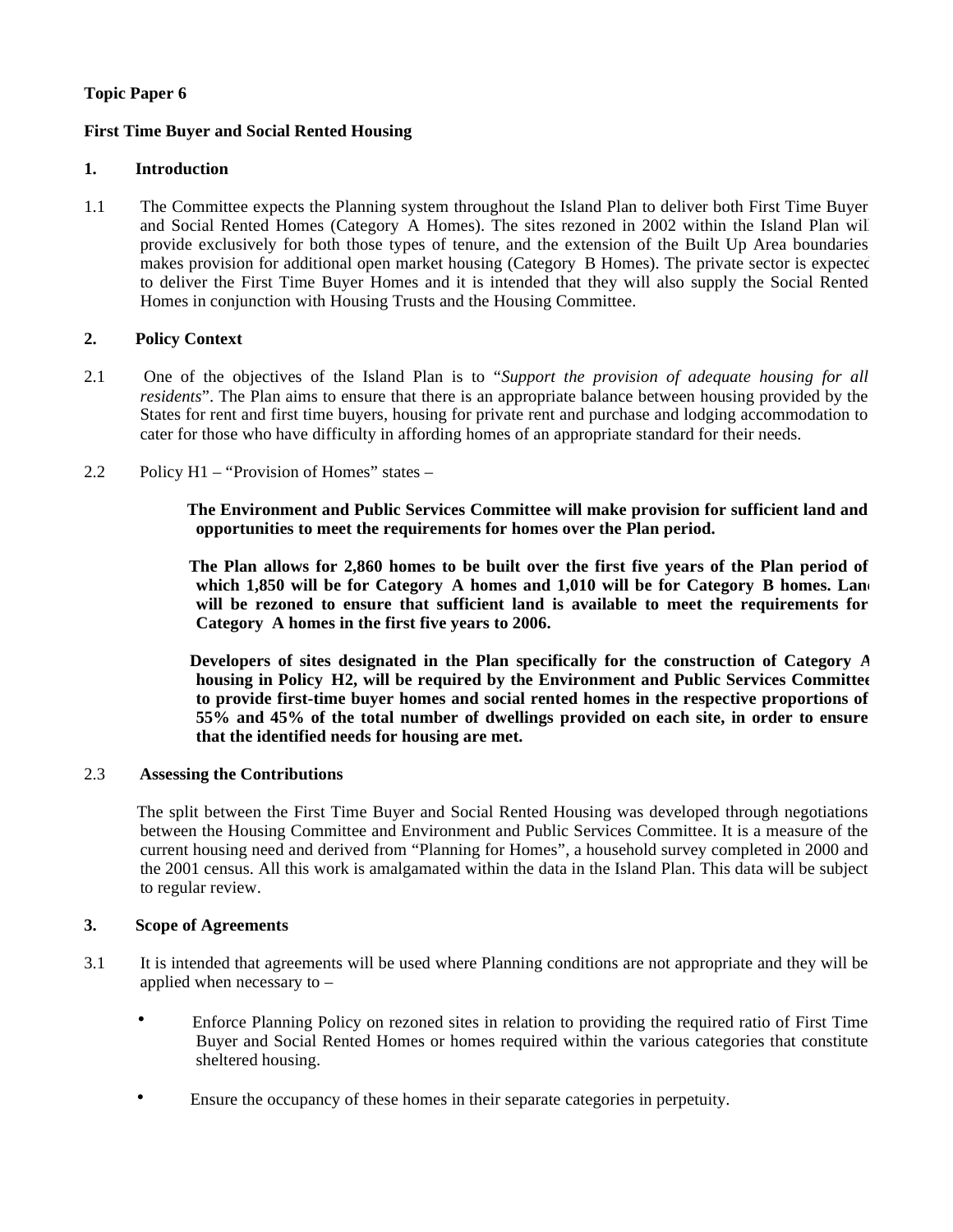- Ensure co-ordinated delivery of both First Time Buyer and Rented accommodation within an agreed timescale.
- Ensure the transfer of the rented accommodation to a Housing Trust or to the Housing Committee within an agreed timescale.
- Enforce the co-ordinated provision of First Time Buyer homes and rented accommodation if the provision of those tenures are to be provided on different sites.
- To ensure that the occupation of all new homes are limited to those approved by the Housing Committee.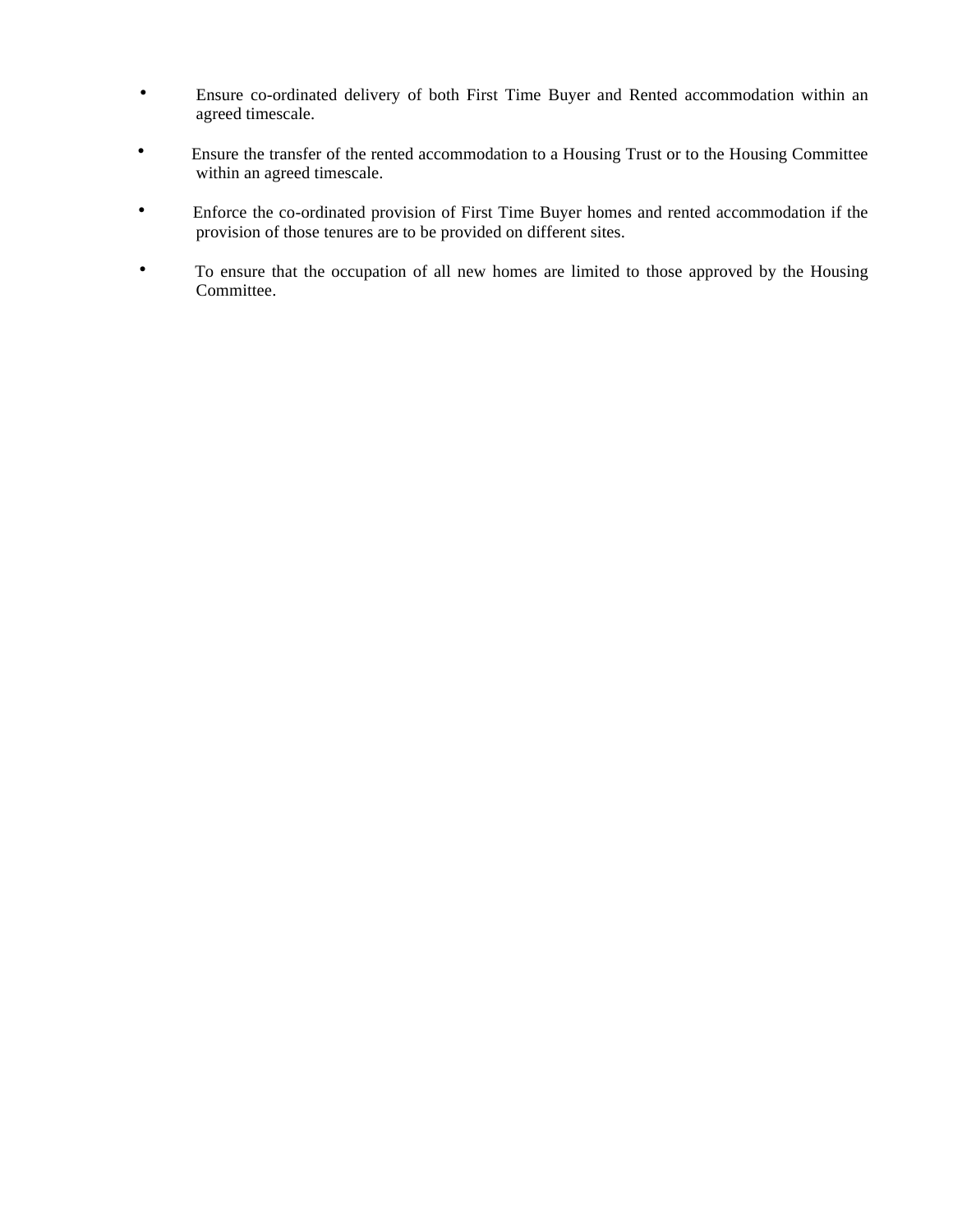## **PART IV**

#### **Negotiating and Securing Planning Agreements**

- 1.1 From the perception of the developer the requirement to engage in a Planning Agreement will be an additional responsibility to address as part of new development. Experience in the U.K. illustrates that many of the criticisms of Planning Agreements focus on a number of key areas. These are –
	- There is general concern regarding the time taken to conclude agreements. This can give rise to substantial delay in realising development. This has cost implications.
	- From the developer's view the requirement to enter into a Planning Agreement and the terms of that agreement are frequently identified late in the planning application process.
	- There is uncertainty regarding the legitimate scope of Planning Agreements and their use.
- 1.2 In order to address those concerns and so that a clear and understandable framework for negotiating agreements is created the committee wish to put in place –
	- An explicit link from the policy framework to the mechanisms for delivering planning objectives related to new development.
	- Clear Supplementary Planning Guidance.
	- A process which will establish the requirements or scope of an agreement at an early stage before funding decisions are made on development proposals.
	- A framework which is transparent, easy to use and understood, inexpensive and simple.

#### **2. The Process**

- 2.1 In order to enhance efficiency and speed, the Committee considers that where possible negotiations with developers in relation to planning agreements should take place either at a pre-application stage or simultaneously with the consideration of the planning application.
	- Negotiate agreements during/or prior to consideration of planning application.
	- Specify heads of terms of agreement within the Committee Report on the planning application, and if possible seek approval for those heads of terms prior to consideration of the Planning Approval.
	- Resolve to grant planning consent subject to achieving legal agreement.
	- Issue a Planning decision following engrossment of legal agreement.
- 2.2 These negotiated agreements would address
	- The range of benefits to be sought.
	- If the provision of these benefits will take place on site or off site.
	- The level of provision/financial contribution required.
	- Trigger points defining at which time benefits will be required and completed.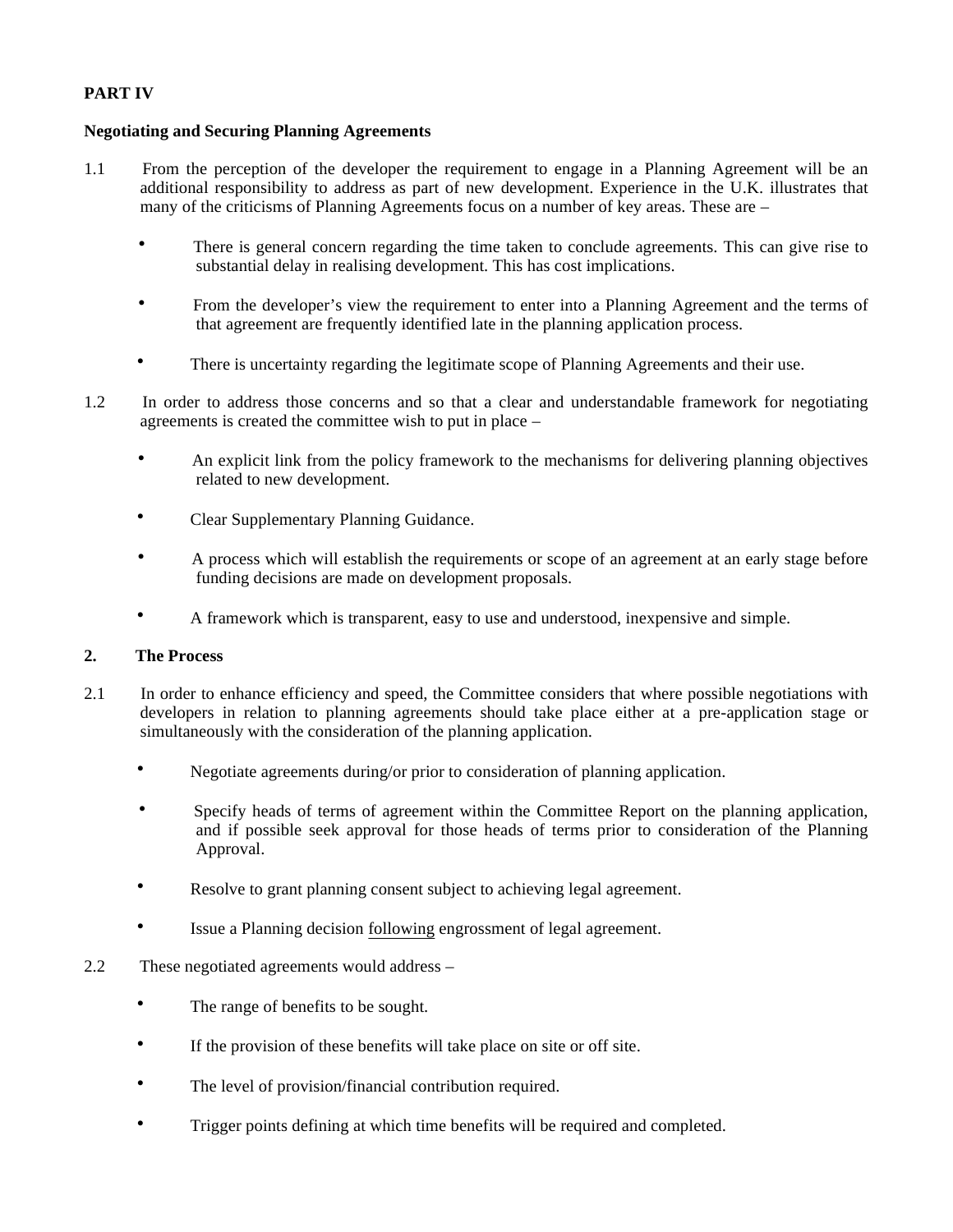• Details of how and when any financial contributions will be used.

## **3. The Skills Required**

- 3.1 The negotiation of Planning Agreements will involve a number of different States Departments depending on the nature and scale of the scheme proposed. The Committee will establish a panel of Officers having specialist skills within their own departments who will contribute to and be part of the preparation of planning agreements and be led by the Planning Officer whose case it is. This panel will include Officers from Public Services (Engineering and Transportation Sections), Education, Sport and Culture, Housing, Property Services, Health and Social Services and the Law Officers' Department. This panel will be briefed on forthcoming applications, negotiations, agreements and implementation. The ability of the States to offer a "one stop shop" approach will contribute significantly to meeting the States' own objectives of speed, efficiency and transparency. The panel will need, amongst other things, to develop an understanding of the development process and its financing so that judgements can be made upon the reasonableness and practicality of agreements based upon the viability of the scheme in question. In this respect valuation advice from Property Services will also be essential on occasion.
- 3.2 It is not expected that this group would need to meet on a regular basis but rather when there is either
	- Planning or Development applications which raise the likelihood of contributions;
	- an approach made prior to the submission of a formal application that raises issues of contributions.

In every case the group take into account –

- that what is being sought can not be delivered by the use of Planning Conditions;
- that it complies with the necessary test (see Part I, paragraph  $5.1$ );
- all parties who are likely to be signatories to any agreement.
- 3.3 Given that it is often the case that the Planning Officer is the first to receive notice of development intentions either by a preliminary enquiry or by the submissions of a formal application, the Planning Officer will take the lead in co-ordinating and selecting those who would represent the interests of the States in any discussions in relation to contributions. The discussion of contributions should run in parallel with the processing of the planning application. The group would in effect represent another consultee as part of the process of evaluating the planning application.

#### **4. Resources**

4.1 It is not the intention to create an additional layer of bureaucracy but to enable and assist discussions on potential contributions as early as possible in the proceedings; ideally at pre-application stage. Continuing to offer pre-application advice on development proposals is an important means of triggering discussions in relation to contributions whilst at the same time addressing the normal range of issues contained within the development control process.

#### **5. Financial Contributions**

5.1 If it is agreed by the developer that a financial contribution is desirable and appropriate then a cash sum should be set aside specifically for that specific purpose. There will be a commitment given by the Committee to use that sum within a specified period. It is important that the direct link between a financial contribution and the project be maintained. As part of any agreement and in the interest of openness and transparency it is important that the States carry through their commitment to use the cash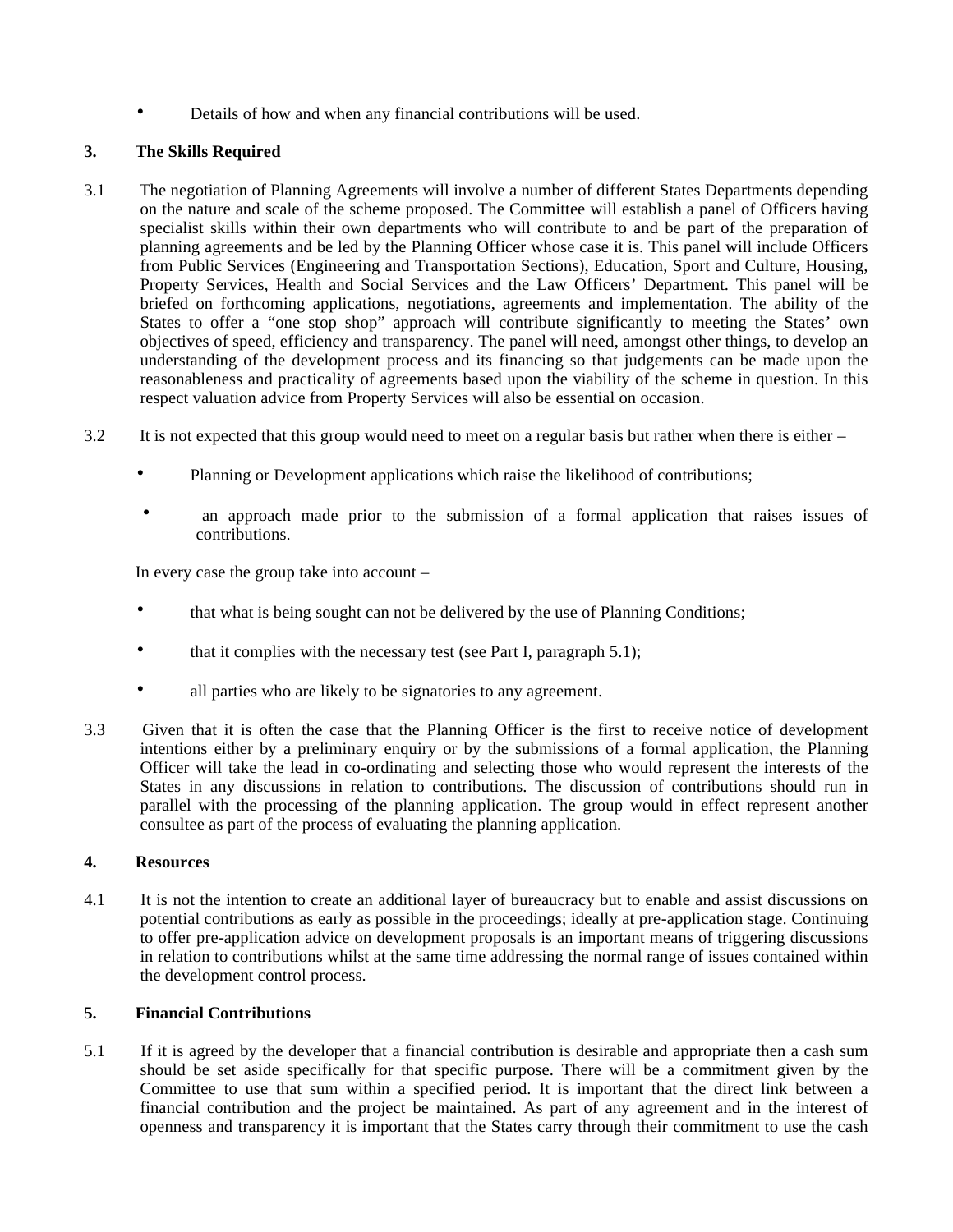contribution for the purpose or purposes intended, and that capital sum is ring-fenced.

#### **6. Appeals and Disputes**

- 6.1 A new planning law allowing the adoption of a new system for appeals is currently being constrained by a lack of resources. On that basis for the short term at least the existing means of appeal will still be available to applicants. That is to say that if the Committee refuse an application the applicant will have recourse to the Royal Court or a Judicial Review Board. The applicant will also continue to have the right to appeal directly to the Committee. It may be possible that the Committee will consider mediation for disputes where there is disagreement regarding the terms of a proposed agreement or obligation.
- 6.2 The Committee's endorsement of the 5 "key tests" (see Part 1, paragraph 5.1) will impose strong tests of reasonableness in relation to the use of obligations and agreements, and the Committee is committed to such an approach.

## **7. Register of Agreements**

 $\overline{\phantom{a}}$ 

7.1The Environment and Public Services Committee will maintain a register of all agreements and obligations for public information. The register shall hold full details of all agreements and obligations including capital payments. It will also hold details of the date of the discharge of any such agreements or obligations.